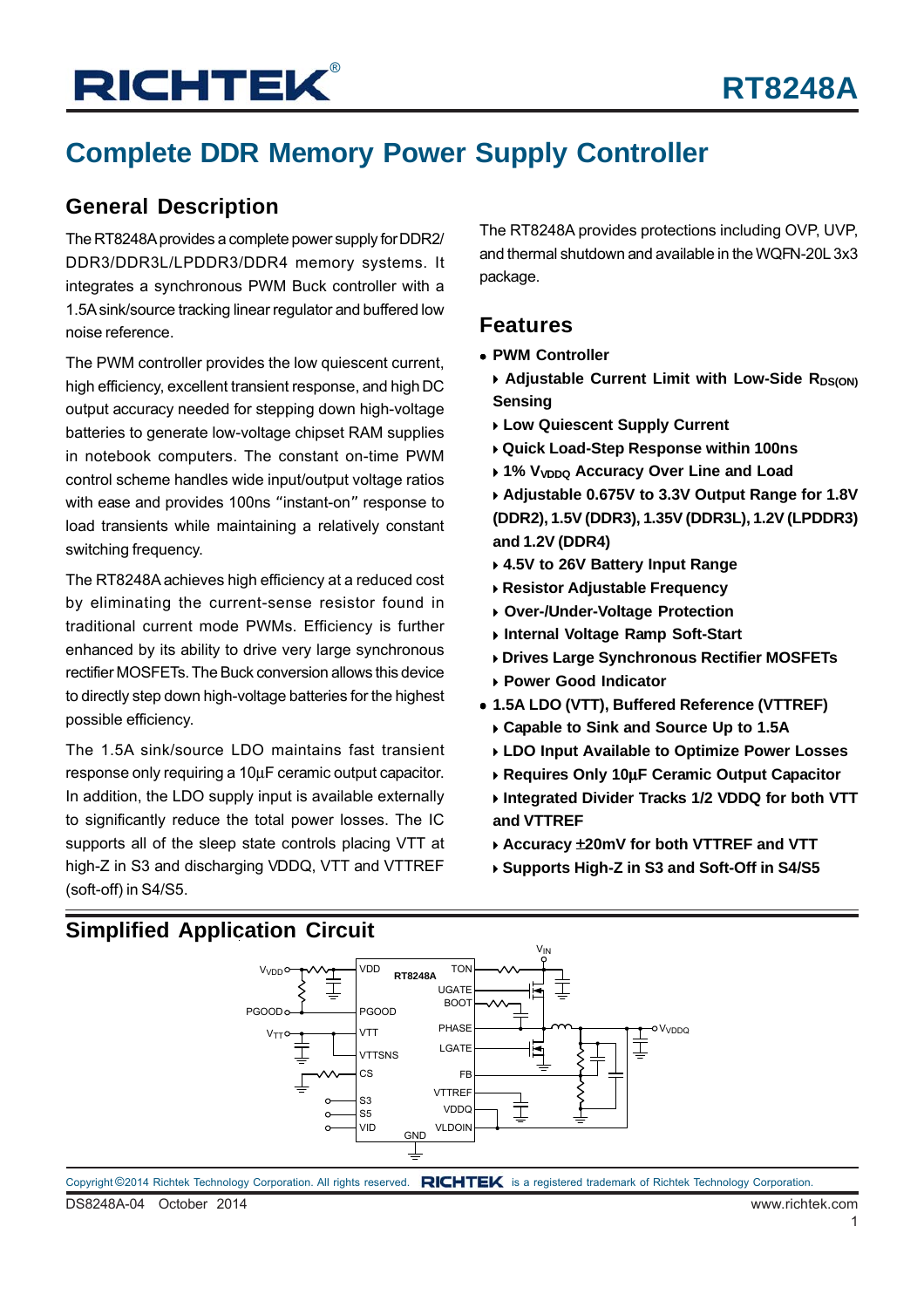

### **Applications**

- DDR2/DDR3/DDR3L/LPDDR3/DDR4 Memory Power **Supplies**
- Notebook computers
- SSTL18, SSTL15 and HSTL bus termination

### **Pin Configurations**



### **Functional Pin Description**

### **Ordering Information**

#### RT8248A<sub>D</sub>

Package Type

QW : WQFN-20L 3x3 (W-Type)

Lead Plating System

G : Green (Halogen Free and Pb Free)

Note :

Richtek products are :

- RoHS compliant and compatible with the current require ments of IPC/JEDEC J-STD-020.
- ▶ Suitable for use in SnPb or Pb-free soldering processes.

## **Marking Information**

RT8248AGQW



5E= : Product Code YMDNN : Date Code

| Pin No.                | <b>Pin Name</b> | <b>Pin Function</b>                                                                                                                         |  |  |  |
|------------------------|-----------------|---------------------------------------------------------------------------------------------------------------------------------------------|--|--|--|
|                        | <b>VTTGND</b>   | Power Ground for the VTT LDO.                                                                                                               |  |  |  |
| $\overline{2}$         | <b>VTTSNS</b>   | Voltage Sense Input for the VTT LDO. Connect to the terminal of the VTT LDO<br>output capacitor.                                            |  |  |  |
| 3, 21<br>(Exposed Pad) | <b>GND</b>      | The exposed pad must be soldered to a large PCB and connected to GND for<br>maximum power dissipation.                                      |  |  |  |
| 4                      | <b>VTTREF</b>   | VTTREF Buffered Reference Output.                                                                                                           |  |  |  |
| 5                      | <b>VDDQ</b>     | Reference Input for VTT and VTTREF.                                                                                                         |  |  |  |
| 6                      | <b>FB</b>       | Feedback Voltage Input. Connect to a resistive voltage divider from VDDQ to<br>GND to adjust the output voltage.                            |  |  |  |
| $\overline{7}$         | S <sub>3</sub>  | VTT LDO Enable Control Input. Do not leave this pin floating.                                                                               |  |  |  |
| 8                      | S <sub>5</sub>  | PWM Enable Control Input. Do not leave this pin floating.                                                                                   |  |  |  |
| 9                      | <b>TON</b>      | Set the UGATE On-Time Through a Pull-Up Resistor Connecting to VIN.                                                                         |  |  |  |
| 10                     | <b>PGOOD</b>    | Power Good Open-Drain Output. In high state when VDDQ output voltage is<br>within the target range.                                         |  |  |  |
| 11                     | <b>VID</b>      | Internal Reference Voltage Setting.                                                                                                         |  |  |  |
| 12                     | <b>VDD</b>      | Supply Voltage Input for the Analog Supply and LGATE Gate Driver.                                                                           |  |  |  |
| 13                     | <b>CS</b>       | Current Limit Threshold Setting Input. Connect to GND through the voltage<br>setting resistor.                                              |  |  |  |
| 14                     | <b>PGND</b>     | Power Ground for Low-Side MOSFET.                                                                                                           |  |  |  |
| 15                     | <b>LGATE</b>    | Low-Side Gate Driver Output for VDDQ.                                                                                                       |  |  |  |
| 16                     | <b>PHASE</b>    | Switch Node. External inductor connection for VDDQ and behave as the current<br>sense comparator input for Low-Side MOSFET RDS(ON) sensing. |  |  |  |
| 17                     | <b>UGATE</b>    | High-Side Gate Driver Output for VDDQ.                                                                                                      |  |  |  |
| 18                     | <b>BOOT</b>     | Bootstrap Supply for High-Side Gate Driver.                                                                                                 |  |  |  |
| 19                     | <b>VLDOIN</b>   | Power Supply for VTT LDO.                                                                                                                   |  |  |  |
| 20                     | <b>VTT</b>      | Power Output for the VTT LDO.                                                                                                               |  |  |  |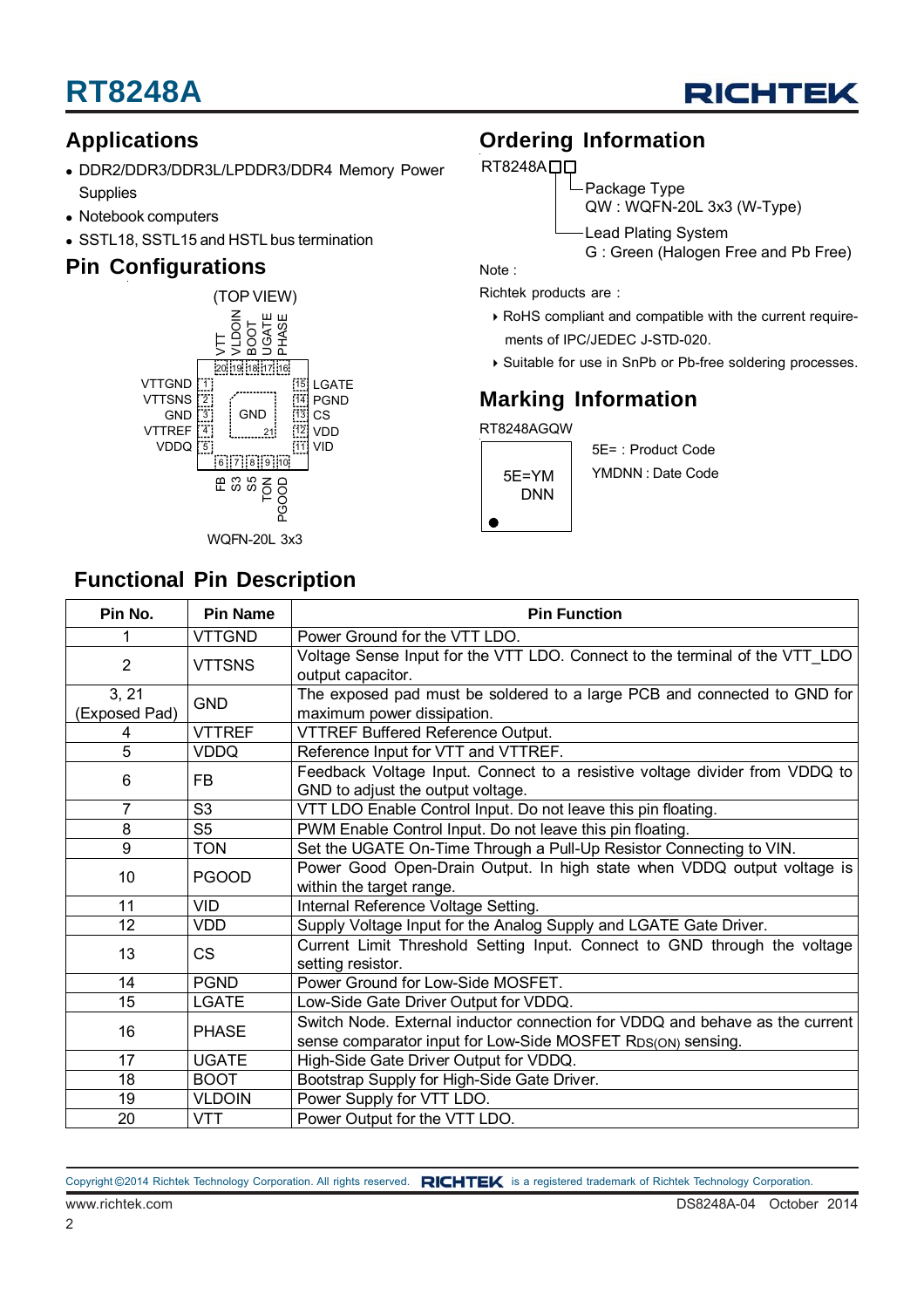### **Function Block Diagram**

#### **Buck Controller**



**VTT LDO**



DS8248A-04 October 2014 www.richtek.com Copyright ©2014 Richtek Technology Corporation. All rights reserved. RICHTEK is a registered trademark of Richtek Technology Corporation.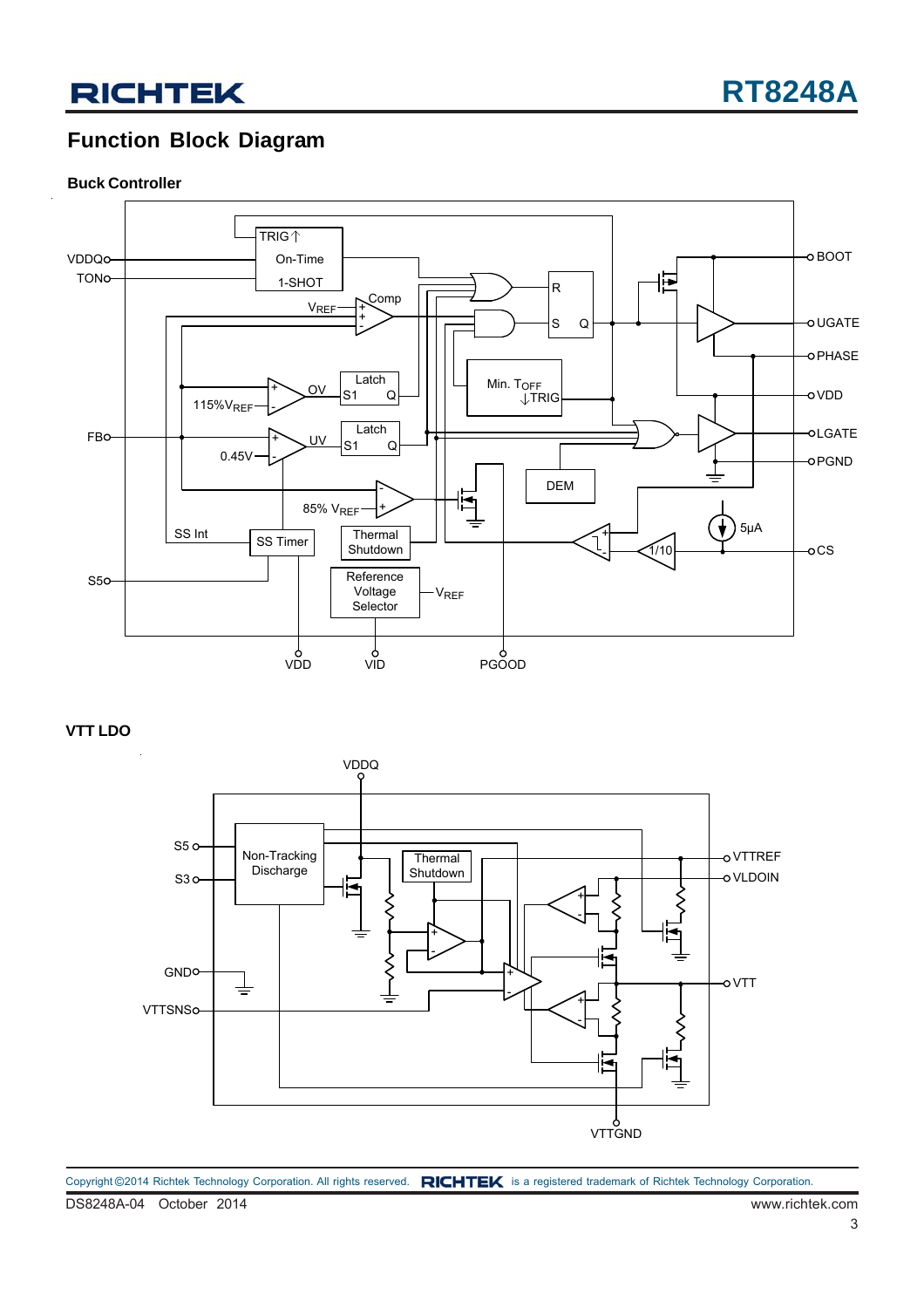

### **Operation**

The RT8248A is a constant on-time synchronous stepdown controller. In normal operation, the high-side N-MOSFET is turned on when the output voltage is lower than VREF, and is turned off after the internal one-shot timer expires. While the high-side N-MOSFET is turned off, the low-side N-MOSFET is turned on to conduct the inductor current until next cycle begins.

#### **Soft-Start (SS)**

For internal soft-start function, an internal current source charges an internal capacitor to build the soft-start ramp voltage. The output voltage will track the internal ramp voltage during soft-start interval.

#### **PGOOD**

The power good output is an open-drain architecture. When the soft-start is finished, the PGOOD open-drain output will be high impedance.

#### **Current Limit**

The current limit circuit employs a unique "valley" current sensing algorithm. If the magnitude of the current sense signal at PHASE is above the current limit threshold, the PWM is not allowed to initiate a new cycle. The current limit threshold can be set with an external voltage setting resistor on the CS pin.

#### **Over-Voltage Protection (OVP) & Under-Voltage Protection (UVP)**

The output voltage is continuously monitored for overvoltage and under-voltage protection. When the output voltage exceeds its set voltage threshold( $115\%$  of  $V_{\text{OUT}}$ ). UGATE goes low and LGATE is forced high. When the feedback voltage is less than 0.45V, under-voltage protection is triggered and then both UGATE and LGATE gate drivers are forced low. The controller is latched until VDD is re-supplied and exceeds the POR rising threshold voltage or S5 is reset.

#### **VTT Linear Regulator and VTTREF**

This VTT linear regulator employs ultimate fast response feedback loop so that small ceramic capacitors are enough for keeping track of VTTREF within 40mV at all conditions, including fast load transient. The VTTREF block consists of on-chip 1/2 divider, LPF and buffer. This regulator also has sink and source capability up to 10mA. Bypass VTTREF to GND with a 33nF ceramic capacitor for stable operation.

Copyright ©2014 Richtek Technology Corporation. All rights reserved. RICHTEK is a registered trademark of Richtek Technology Corporation.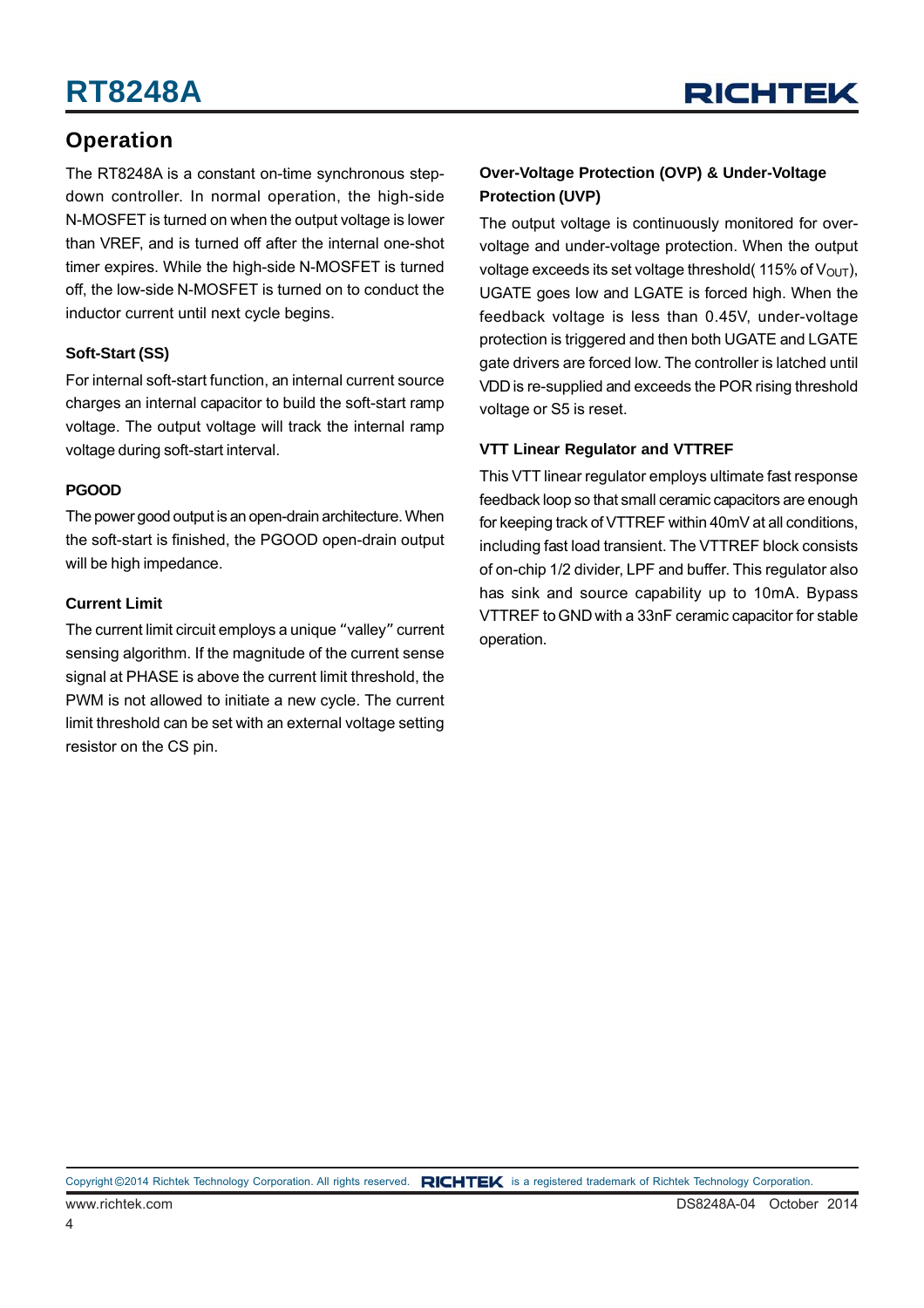## **RT8248A**

### **Absolute Maximum Ratings** (Note 1)

| • PHASE to GND                                                                                           |  |
|----------------------------------------------------------------------------------------------------------|--|
|                                                                                                          |  |
|                                                                                                          |  |
| $\bullet$ LGATE to GND                                                                                   |  |
|                                                                                                          |  |
|                                                                                                          |  |
| • UGATE to PHASE                                                                                         |  |
|                                                                                                          |  |
|                                                                                                          |  |
| . VDD, CS, S3, S5, VTTSNS, VDDQ, VID, VTTREF, VTT, VLDOIN, FB, PGOOD to GND ---------------- -0.3V to 6V |  |
|                                                                                                          |  |
|                                                                                                          |  |
| • Power Dissipation, $P_D @ T_A = 25^{\circ}C$                                                           |  |
|                                                                                                          |  |
| • Package Thermal Resistance (Note 2)                                                                    |  |
|                                                                                                          |  |
|                                                                                                          |  |
|                                                                                                          |  |
|                                                                                                          |  |
|                                                                                                          |  |
| • ESD Susceptibility (Note 3)                                                                            |  |
|                                                                                                          |  |
|                                                                                                          |  |

### **Recommended Operating Conditions** (Note 4)

| –40°C to 125°C $\,$                     |
|-----------------------------------------|
| $-40^{\circ}$ C to 85 $^{\circ}$ C $\,$ |

### **Electrical Characteristics**

(V<sub>DD</sub> = 5V, V<sub>IN</sub> = 12V, R<sub>TON</sub> = 620k $\Omega$ , T<sub>A</sub> = 25°C, unless otherwise specified)

| <b>Parameter</b>                    | Symbol | <b>Test Conditions</b>                                                           | Min | Typ | Max                      | Unit |
|-------------------------------------|--------|----------------------------------------------------------------------------------|-----|-----|--------------------------|------|
| <b>PWM Controller</b>               |        |                                                                                  |     |     |                          |      |
| Quiescent Supply Current            |        | FB Forced above the Regulation Point,<br>$VS5 = 5V$ , $VS3 = 0V$ , Not Switching |     | 135 |                          | μA   |
| <b>TON Operating Current</b>        |        | $R_{TON}$ = 620k $\Omega$ , $V_{IN}$ = 12V                                       |     | 19  | $\overline{\phantom{m}}$ | μA   |
| <b>IVLDOIN BIAS Current</b>         |        | $VS5 = VS3 = 5V$ , VTT = No Load                                                 |     |     | --                       | μA   |
| I <sub>VLDOIN</sub> Standby Current |        | $V_{S5}$ = 5V, $V_{S3}$ = 0, VTT = No Load                                       |     | 0.1 | 10                       | μA   |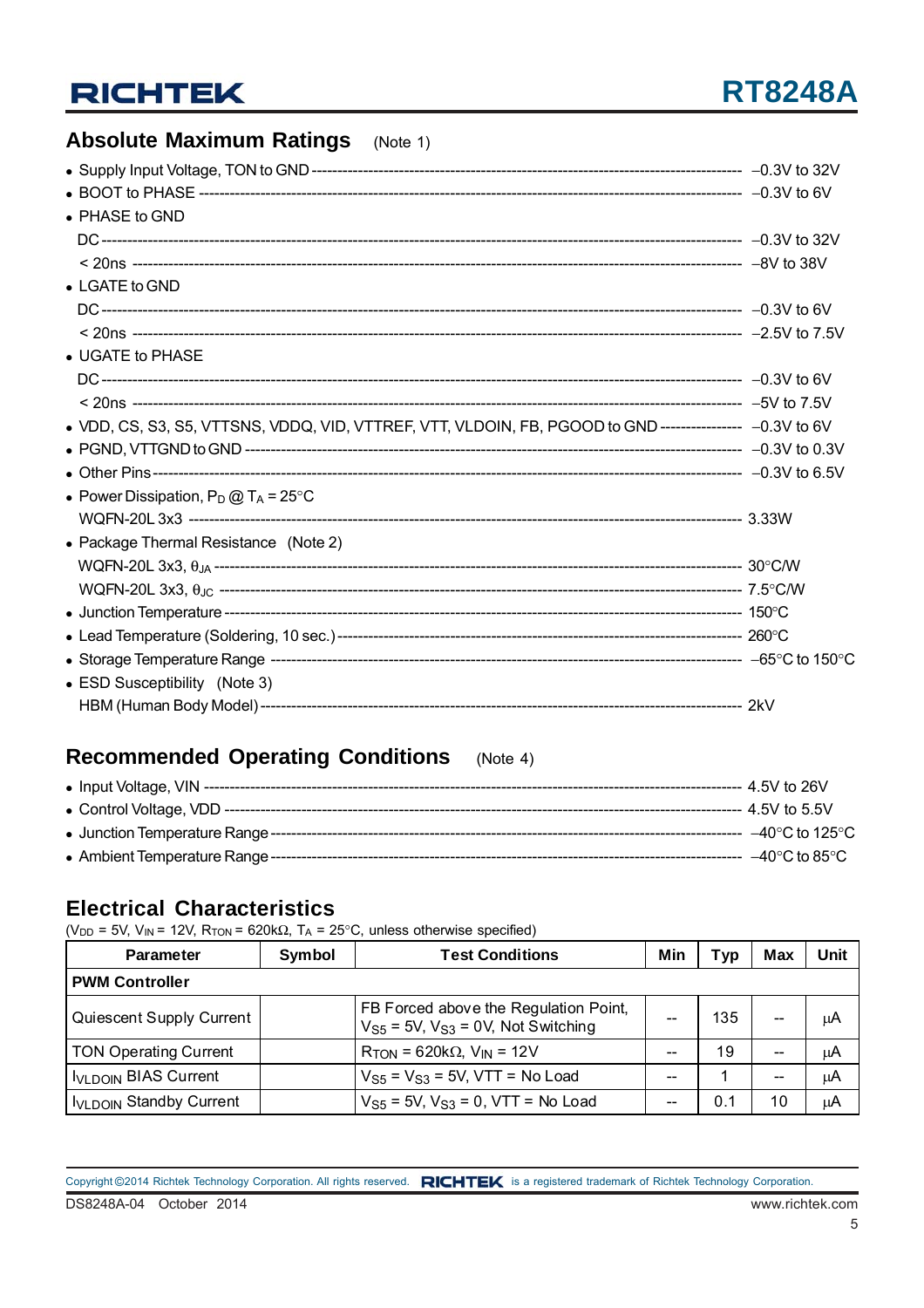

| <b>Parameter</b>                                | Symbol        | <b>Test Conditions</b>                                                             | Min                      | <b>Typ</b> | Max                      | <b>Unit</b> |
|-------------------------------------------------|---------------|------------------------------------------------------------------------------------|--------------------------|------------|--------------------------|-------------|
|                                                 |               | <b>VDD</b>                                                                         | --                       | 0.1        | 10                       | μA          |
|                                                 |               | <b>TON</b>                                                                         | --                       | 0.1        | 5                        | $\mu$ A     |
| <b>Shutdown Current</b><br>$(VS5 = VS3 = 0V)$   | <b>I</b> SHDN | S5/S3                                                                              | $-1$                     | 0.1        | 1                        | μA          |
|                                                 |               | <b>VLDOIN</b>                                                                      | --                       | 0.1        | 1                        | μA          |
|                                                 |               | <b>VID</b>                                                                         |                          | 0.5        | $\mathbf{1}$             | μA          |
| FB Error Comparator<br>Threshold                | <b>VREF</b>   | $V_{REF} = 0.675V/0.75V$                                                           | $-1$                     | 0          | 1                        | %           |
| <b>VDDQ Voltage Range</b>                       |               |                                                                                    | 0.675                    | --         | 3.3                      | V           |
| Switch Frequency                                | fsw           | $R_{TON}$ = 620k, $V_{IN}$ = 12V,<br>$V_{DDQ}$ = 1.5V, $I_{OUT}$ = 20A<br>(Note 5) | 320                      | 400        | 480                      | kHz         |
| Minimum Off-Time                                |               |                                                                                    | 250                      | 400        | 550                      | ns          |
| <b>VDDQ Shutdown Discharge</b><br>Resistance    |               | $V_{S5} = 0V$ , $V_{S3} = 0V$                                                      | --                       | 15         |                          | Ω           |
| <b>Current Sensing</b>                          |               |                                                                                    |                          |            |                          |             |
| CS Pin Source Current                           |               |                                                                                    | 4.5                      | 5          | 5.5                      | μA          |
| Zero Crossing Threshold                         |               | <b>GND - PHASE</b>                                                                 | $-5$                     |            | 10                       | mV          |
| <b>Fault Protection</b>                         |               |                                                                                    |                          |            |                          |             |
| <b>Current Limit (Positive)</b>                 |               | $GND - PHASE, R_{CS} = 160k\Omega$                                                 | 70                       | 80         | 90                       | mV          |
| Output UV Threshold                             | VUVP          | V <sub>FB</sub> Falling. For both VID is high or<br>low.                           | 0.4                      | 0.45       | 0.5                      | V           |
| <b>UVP Latch Delay</b>                          |               | FB Forced below UV Threshold                                                       | --                       | 30         | $\overline{\phantom{a}}$ | $\mu$ s     |
| <b>OVP Threshold</b>                            | Vovp          | With Respect to Error Comparator<br>Threshold                                      | 110                      | 115        | 120                      | %           |
| <b>OVP Latch Delay</b>                          |               | FB Forced above OV Threshold                                                       | --                       | 5          | --                       | $\mu$ s     |
| <b>VDD POR Threshold</b>                        |               | Rising Edge, Hysteresis = 120mV,<br>PWM Disabled below this Level                  | 3.9                      | 4.2        | 4.5                      | V           |
| Voltage Ramp Soft-Start Time                    |               | From S5 Going High to $V_{FB}$ = 0.675V                                            | $\overline{\phantom{a}}$ | 1          | $\overline{\phantom{a}}$ | mS          |
| <b>UV Blank Time</b>                            |               | From S5 Signal Going High                                                          | --                       | 5          | $-\!$ $\!-$              | mS          |
| <b>Thermal Shutdown</b>                         | $T_{SD}$      |                                                                                    | --                       | 165        |                          | $^{\circ}C$ |
| <b>Driver On-Resistance</b>                     |               |                                                                                    |                          |            |                          |             |
| <b>UGATE Gate Driver Source</b>                 | RUGATEST      | BOOT - PHASE Forced to 5V                                                          | --                       | 2.5        | 5                        | Ω           |
| <b>UGATE Gate Driver Sink</b>                   | RUGATESK      | BOOT - PHASE Forced to 5V                                                          | --                       | 1.5        | 3                        | $\Omega$    |
| <b>LGATE Gate Driver Source</b>                 | RLGATEST      | DL, High State                                                                     | --                       | 2.5        | 5                        | Ω           |
| <b>LGATE Gate Driver Sink</b>                   | RLGATESK      | DL, Low State                                                                      | --                       | 0.8        | 1.6                      | Ω           |
| Dead Time                                       |               | LGATE Rising (Phase = 1.5V)                                                        | --                       | 40         | $\overline{\phantom{a}}$ | ns          |
|                                                 |               | <b>UGATE Rising</b>                                                                | --                       | 40         |                          |             |
| Internal Boost Charging Switch<br>On-Resistance |               | VDD to BOOT, 10mA                                                                  | --                       | --         | 80                       | Ω           |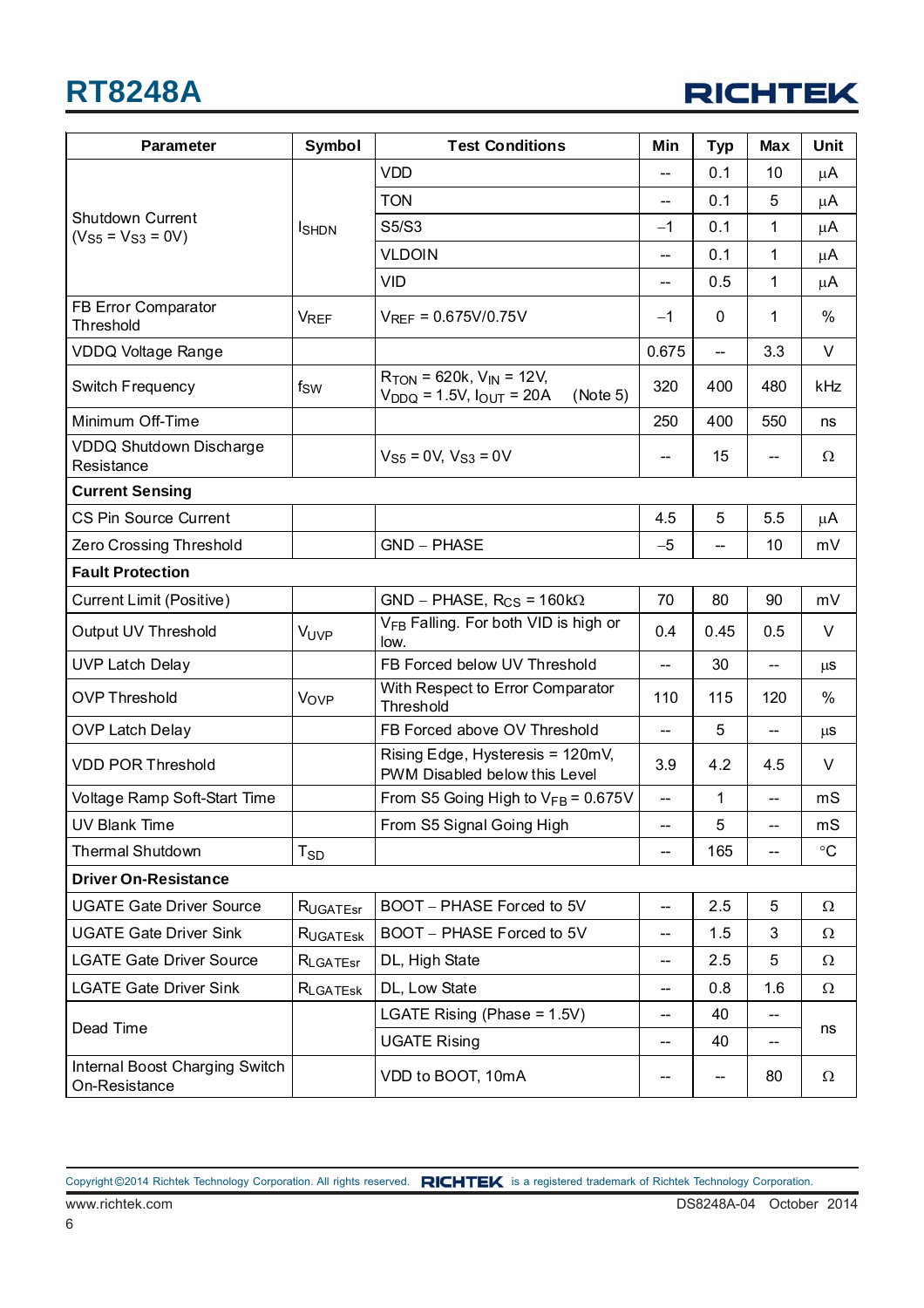## **RT8248A**

| <b>Parameter</b>                   |                                                     | <b>Symbol</b>     | <b>Test Conditions</b>                                                                           |                          | <b>Typ</b> | <b>Max</b>        | Unit   |  |
|------------------------------------|-----------------------------------------------------|-------------------|--------------------------------------------------------------------------------------------------|--------------------------|------------|-------------------|--------|--|
| Logic I/O                          |                                                     |                   |                                                                                                  |                          |            |                   |        |  |
| S3, S5 Input                       | Logic-High                                          |                   |                                                                                                  | $\overline{2}$           |            |                   |        |  |
| Voltage                            | Logic-Low                                           |                   |                                                                                                  | --                       | --         | 0.8               | $\vee$ |  |
| Logic Input Current                |                                                     |                   | S3, $S5 = VDD / GND$                                                                             | $-1$<br>0                |            | 1                 | μA     |  |
| VID Input                          | Logic-High                                          |                   |                                                                                                  | 750                      | $-$        | --                |        |  |
| Threshold Voltage                  | Logic-Low                                           |                   |                                                                                                  | $\overline{\phantom{a}}$ | $-$        | 300               | mV     |  |
|                                    | PGOOD (Upper Side Threshold Decide by OV Threshold) |                   |                                                                                                  |                          |            |                   |        |  |
| Trip Threshold (Falling)           |                                                     |                   | Measured at FB, with Respect to<br>Reference, No Load. Hysteresis = 2%                           |                          | $-15$      | $-10$             | %      |  |
| <b>Fault Propagation Delay</b>     |                                                     |                   | Falling Edge, FB Forced below<br>PGOOD Trip Threshold                                            | --                       | 5          | --                | μS     |  |
| <b>Output Low Voltage</b>          |                                                     |                   | $I_{SINK} = 1mA$                                                                                 | --                       | --         | 0.4               | $\vee$ |  |
| Leakage Current                    |                                                     | <b>ILEAK</b>      | High State, Forced to 5V                                                                         | --                       | --         | 1                 | μA     |  |
| <b>VTT LDO</b>                     |                                                     |                   |                                                                                                  |                          |            |                   |        |  |
|                                    |                                                     | VVTTTOL           | $V_{DDQ}$ = $V_{LDOIN}$ = 1.2V/1.35V/1.5V/<br>1.8V, $ I_{\text{VTT}}  = 0A$                      | $-20$                    | --         | 20                | mV     |  |
|                                    |                                                     |                   | $V_{DDQ} = V_{LDOIN} = 1.2V/1.35V/1.5V/$<br>1.8V, $ I_{\text{VTT}} $ < 1A                        | $-30$                    | --         | 30                |        |  |
|                                    | VTT Output Tolerance                                |                   | $V_{DDQ} = V_{LDOIN} = 1.2V/1.35V,$<br>$ I_{\text{VTT}} $ < 1.2A                                 | $-40$                    | --         | 40                |        |  |
|                                    |                                                     |                   | $V_{DDO} = V_{LDOIN} = 1.5V/1.8V,$<br> I <sub>VTT</sub>   < 1.5A                                 | $-40$                    |            | 40                |        |  |
| <b>VTT Source Current Limit</b>    |                                                     | <b>IVTTOCLSRC</b> | $V_{TT} = 0V$                                                                                    | 1.6                      | 2.6        | 3.6               | A      |  |
| <b>VTT Sink Current Limit</b>      |                                                     | <b>IVTTOCLSNK</b> | $V_{TT} = V_{DDQ}$                                                                               |                          | 2.6        | 3.6               | A      |  |
| <b>VTT Leakage Current</b>         |                                                     | <b>IVTTLK</b>     | <b>VVDDQ</b><br>$S5 = 5V$ , $S3 = 0V$ , $VTT =$<br>2                                             |                          | --         | 10                | μA     |  |
| <b>VTTSNS Leakage Current</b>      |                                                     | <b>IVTTSNSLK</b>  | $I_{SINK} = 1mA$                                                                                 |                          |            | $\mathbf{1}$      | μA     |  |
| VTT Discharge Current              |                                                     | <b>IDSCHRG</b>    | $V_{DDQ} = 0V$ , $V_{TT} = 0.5V$ , $S5 = S3 = 0V$                                                |                          | 30         | $\qquad \qquad -$ | mA     |  |
| VTTREF Output Voltage              |                                                     | VVTTREF           | $V_{\text{VTT}} = V_{\text{VTTREF}} = \left(\frac{V_{\text{VDDQ}}}{2}\right),$<br>$VVDDQ = 1.5V$ |                          | 0.75       | --                | V      |  |
| VDDQ/2, VTTREF Output              |                                                     |                   | $V_{LDOIN} = V_{VDDQ} = 1.5V$ ,<br> I <sub>VTIREF</sub>   < 10mA                                 | $-15$                    | --         | 15                |        |  |
| Voltage Tolerance                  |                                                     | <b>VVTTREFTOL</b> | $V_{LDOIN} = V_{VDDQ} = 1.8V$ ,<br>$ I_{\text{VITREF}}  < 10 \text{mA}$                          | $-18$                    |            | 18                | mV     |  |
| <b>VTTREF Source Current Limit</b> |                                                     | <b>IVTTREFOCL</b> | $V_{\text{VITER}} = 0V$                                                                          | 10                       | 40         | 80                | mA     |  |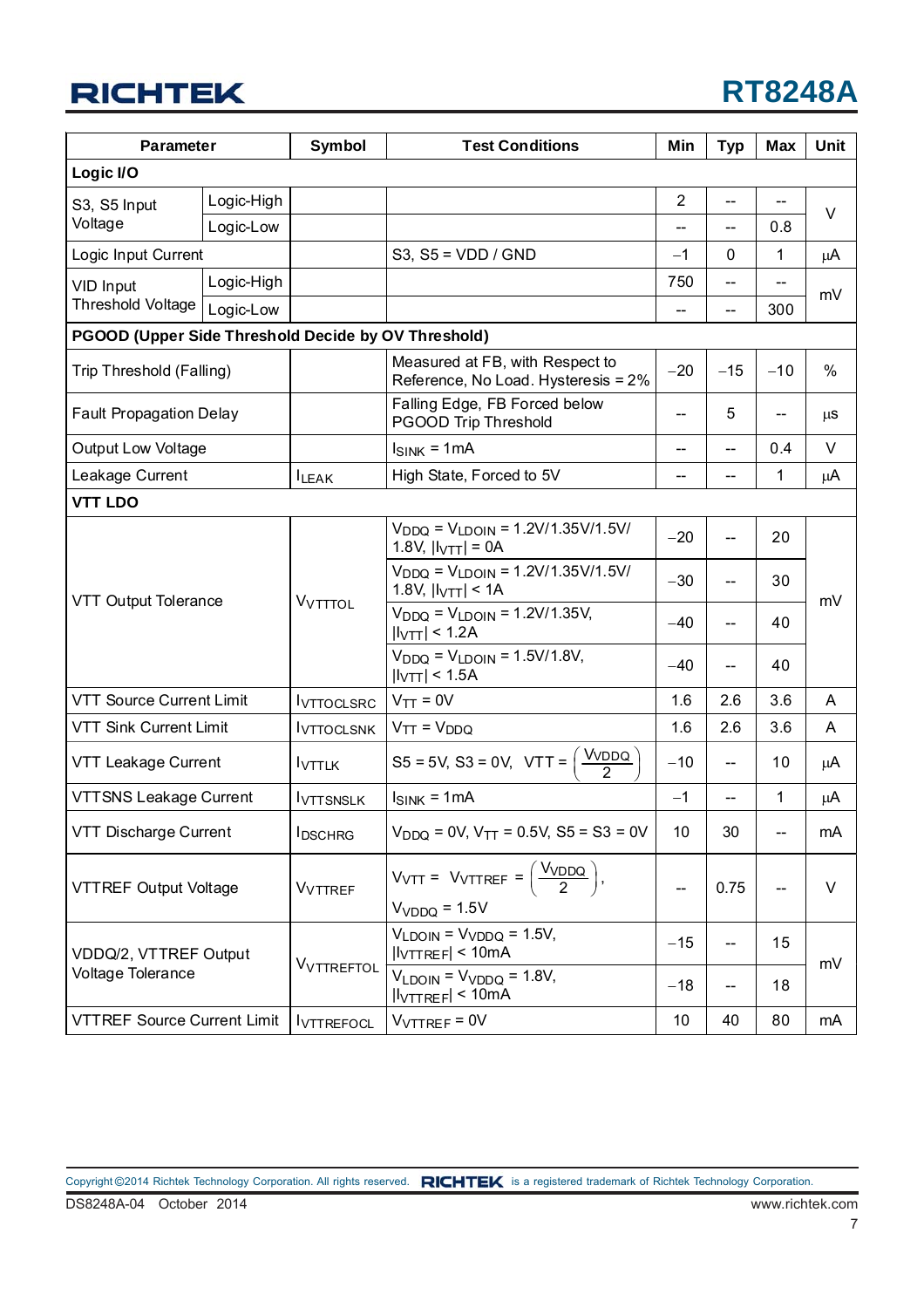- **Note 1.** Stresses beyond those listed "Absolute Maximum Ratings" may cause permanent damage to the device. These are stress ratings only, and functional operation of the device at these or any other conditions beyond those indicated in the operational sections of the specifications is not implied. Exposure to absolute maximum rating conditions may affect device reliability.
- **Note 2.** θ<sub>JA</sub> is measured at T<sub>A</sub> = 25°C on a high effective thermal conductivity four-layer test board per JEDEC 51-7. θ<sub>JC</sub> is measured at the exposed pad of the package.
- **Note 3.** Devices are ESD sensitive. Handling precaution is recommended.
- **Note 4.** The device is not guaranteed to function outside its operating conditions.
- **Note 5.** Not production tested. Test condition refer to electrical characteristics using application circuit.

### **Typical Application Circuit**



Figure 1. Typical Application Circuit with POSCAP Solution



Figure 2. Typical Application Circuit with Pure MLCC Solution

|                 | Copyright ©2014 Richtek Technology Corporation. All rights reserved. RICHTEK is a registered trademark of Richtek Technology Corporation. |
|-----------------|-------------------------------------------------------------------------------------------------------------------------------------------|
| www.richtek.com | DS8248A-04 October 2014                                                                                                                   |
|                 |                                                                                                                                           |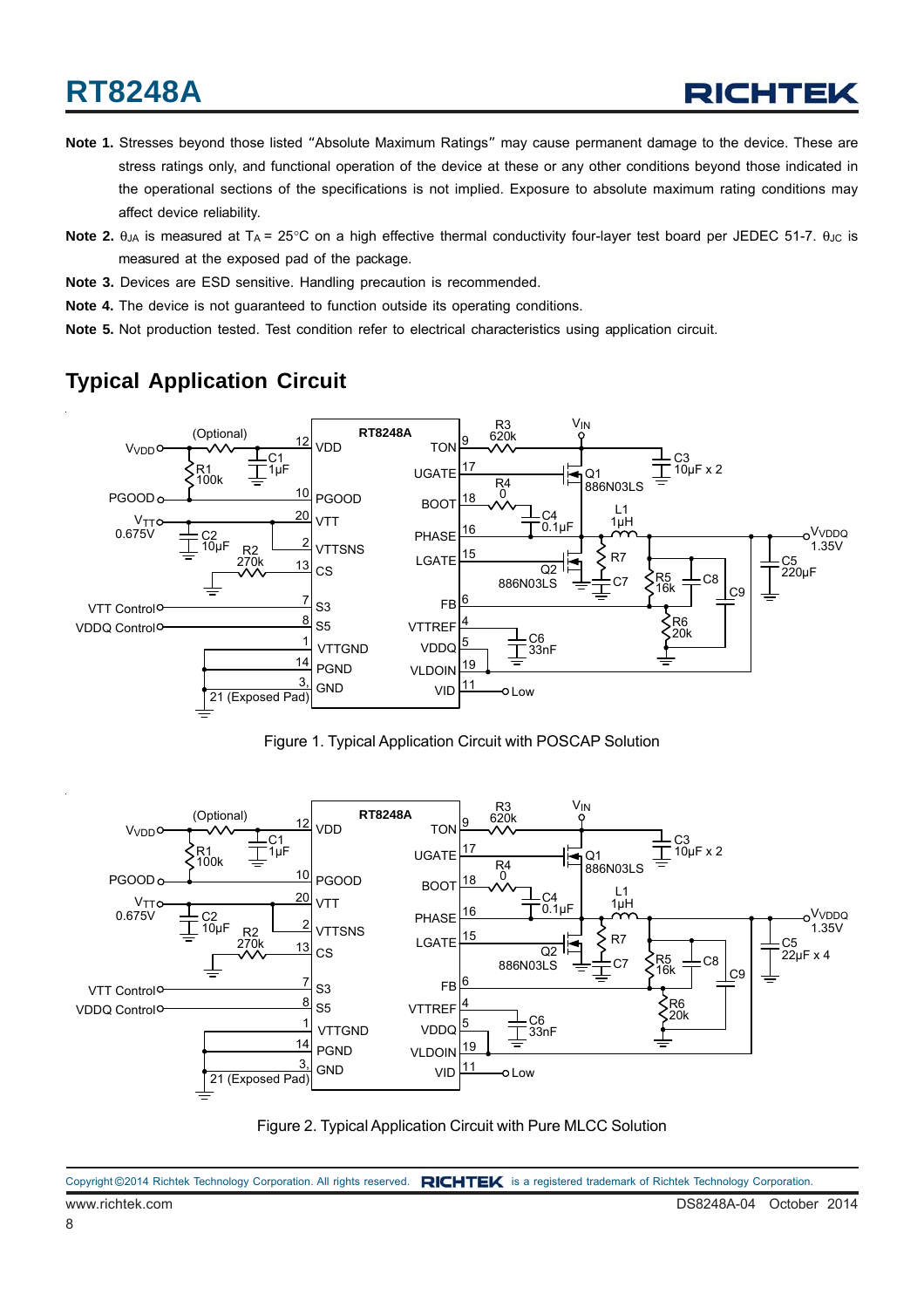### **Typical Operating Characteristics**



**Switching Frequency vs. Load Current**



**Switching Frequency vs. Load Current**





0.01 0.1 1 10 Load Current (A)

 $\Omega$  

**Switching Frequency vs. Load Current**



**Switching Frequency vs. Load Current**

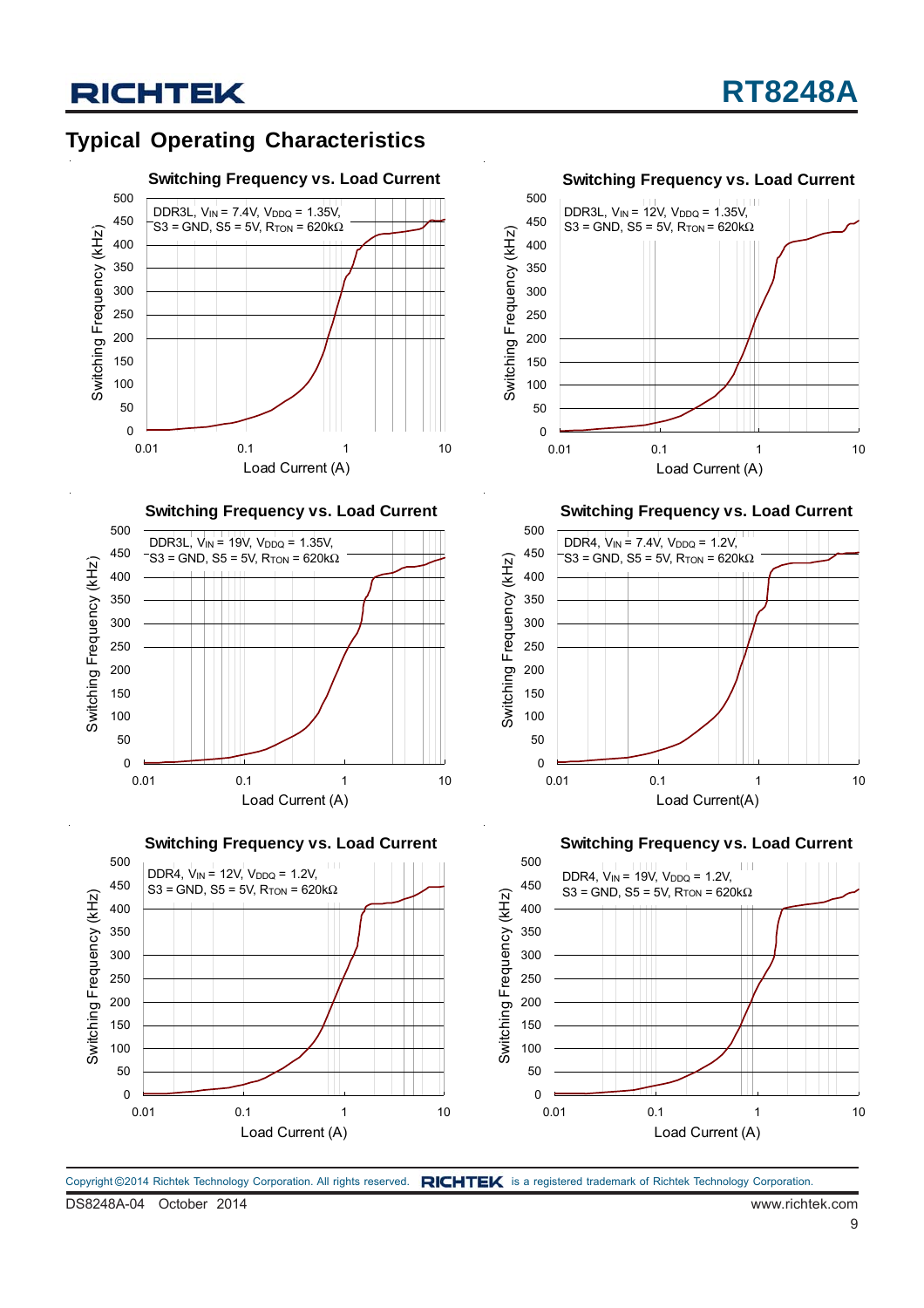

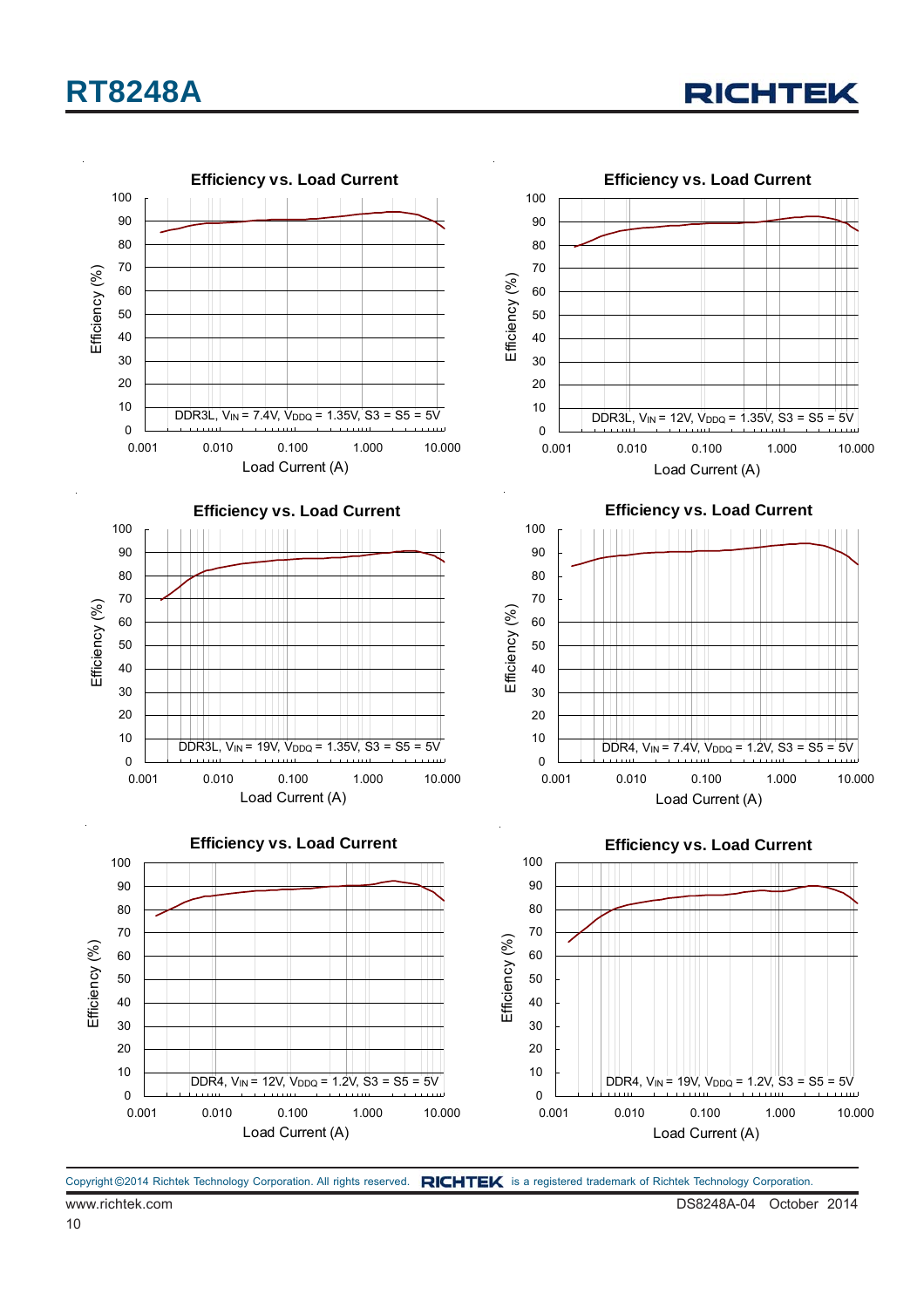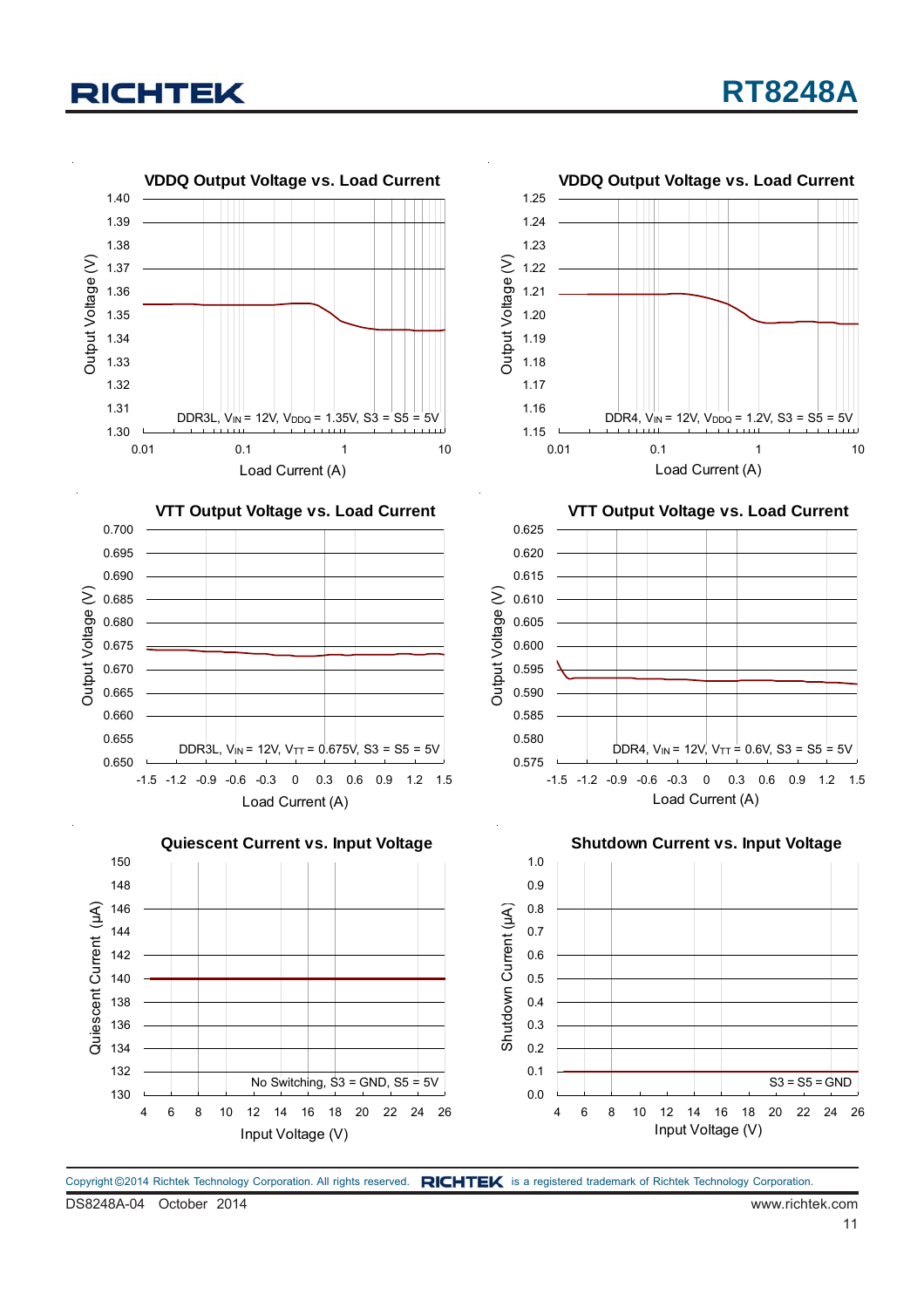

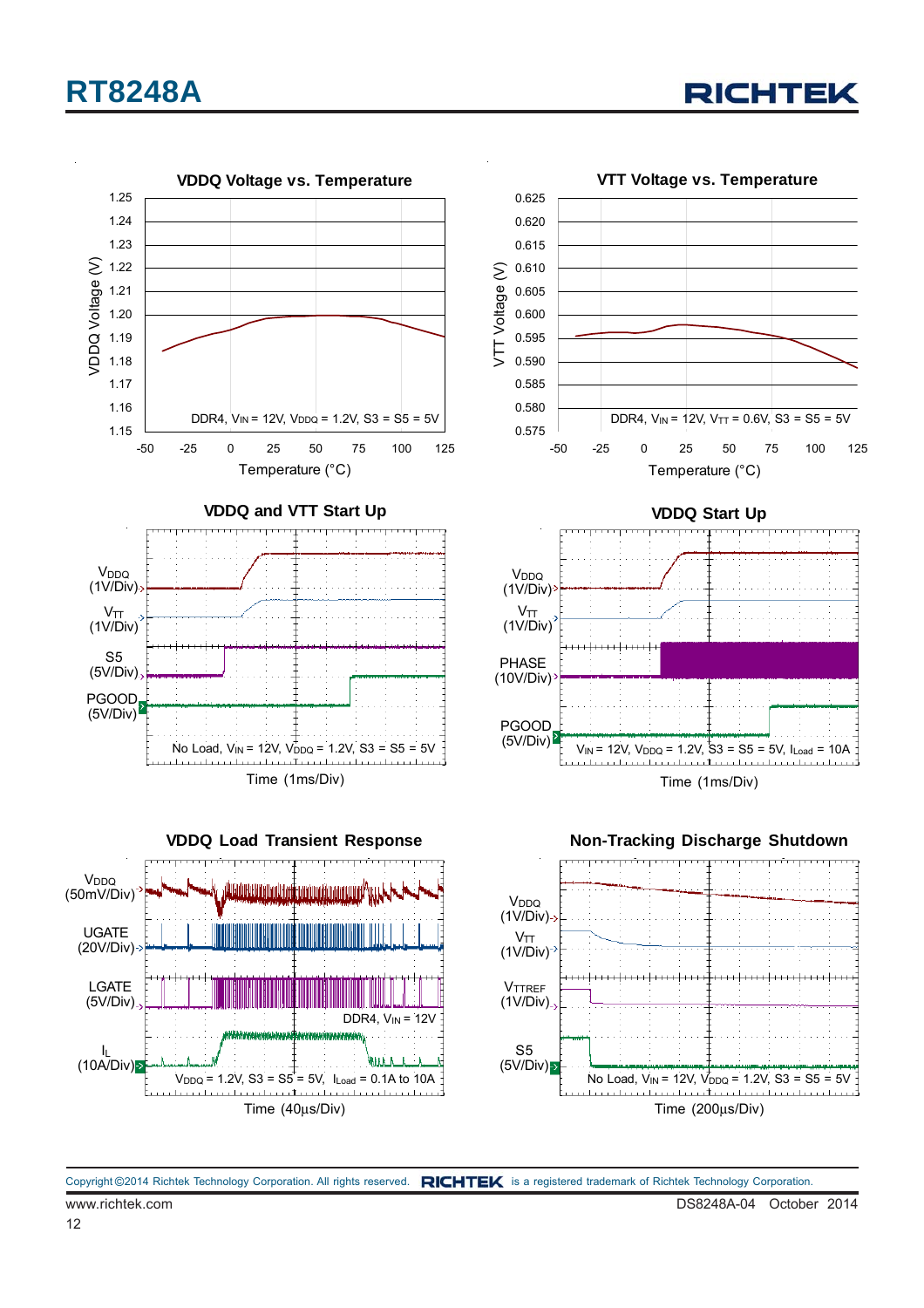![](_page_12_Picture_0.jpeg)

![](_page_12_Figure_2.jpeg)

![](_page_12_Figure_3.jpeg)

**Over Voltage Protection** Time (40μs/Div) PGOOD  $(5V/Div)$ PHASE (5V/Div) V<sub>DDQ</sub> (1V/Div) LGATE (5V/Div) No Load,  $V_{\text{IN}} = 12V, V_{\text{DDQ}} = 1.2V, S3 = S5 = 5V$ 

DS8248A-04 October 2014 www.richtek.com Copyright ©2014 Richtek Technology Corporation. All rights reserved. RICHTEK is a registered trademark of Richtek Technology Corporation.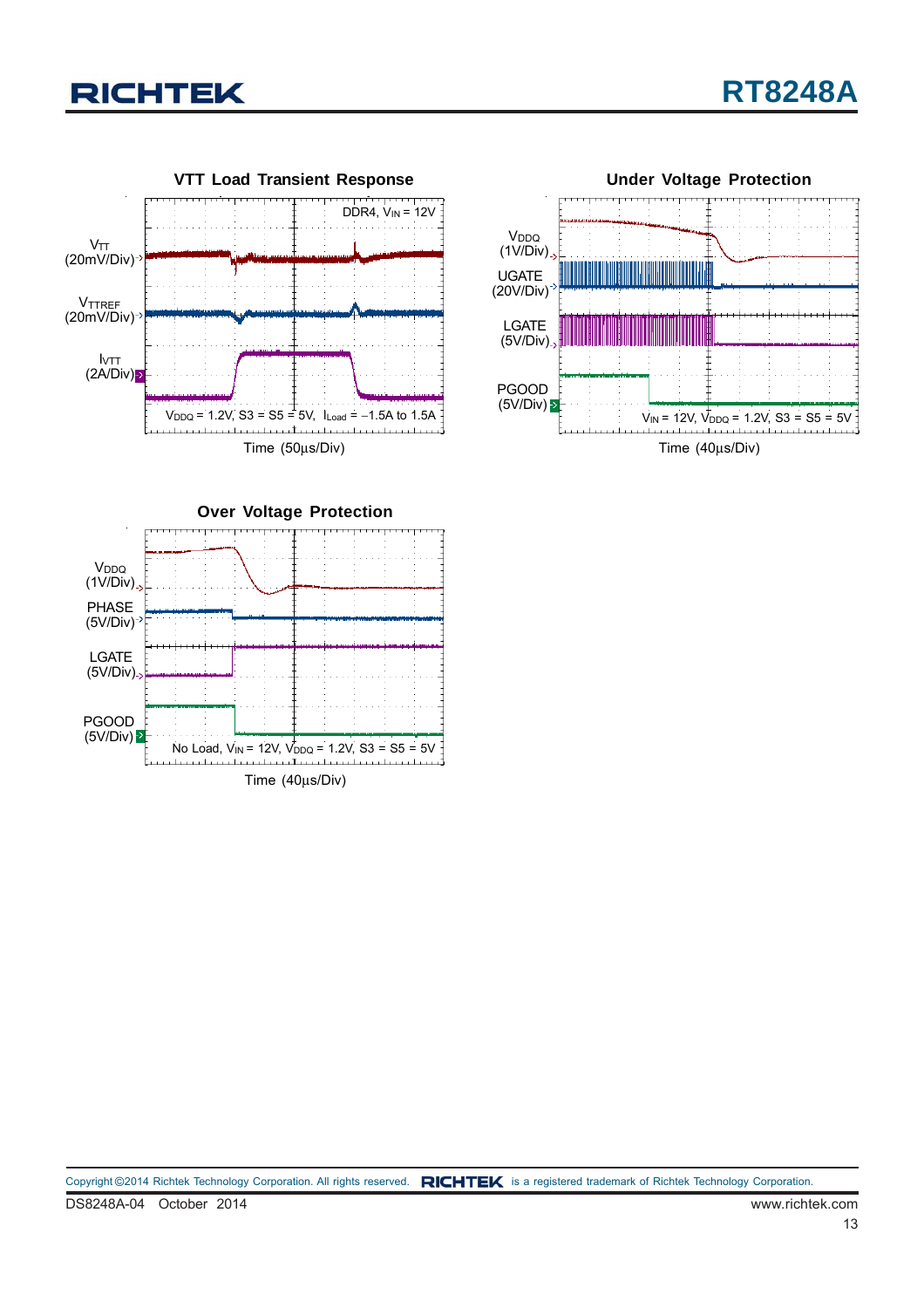### **Application Information**

The RT8248A PWM controller provides the high efficiency, excellent transient response, and high DC output accuracy needed for stepping down high voltage batteries to generate low voltage chipset RAM supplies in notebook computers. Richtek's Mach Response™ technology is specifically designed for providing 100ns "instant-on" response to load steps while maintaining a relatively constant operating frequency and inductor operating point over a wide range of input voltages. The topology solves the poor load transient response timing problems of fixedfrequency current mode PWMs, and avoids problems caused by widely varying switching frequencies in conventional constant-on-time and constant- off-time PWM schemes. The DRV™ mode PWM modulator is specifically designed to have better noise immunity for such a single output application.

The 1.5A sink/source LDO maintains fast transient response, only requiring 10μF of ceramic output capacitance. In addition, the LDO supply input is available externally to significantly reduce the total power losses. The RT8248A supports all of the sleep state controls, placing VTT at high-Z in S3 and discharging VDDQ, VTT and VTTREF (soft-off) in S4/S5.

#### **PWM Operation**

The Mach Response<sup>TM</sup> DRV<sup>TM</sup> mode controller relies on the output filter capacitor's Effective Series Resistance (ESR) to act as a current-sense resistor, so the output ripple voltage provides the PWM ramp signal. Referring to the function block diagrams of the RT8248A, the synchronous high-side MOSFET is turned on at the beginning of each cycle. After the internal one-shot timer expires, the MOSFET will be turned off. The pulse width of this one-shot is determined by the converter's input and output voltages to keep the frequency fairly constant over the entire input voltage range. Another one-shot sets a minimum off-time (400ns typ.).

#### **On-Time Control**

The on-time one-shot comparator has two inputs. One input looks at the output voltage, while the other input samples the input voltage and converts it to a current.

This input voltage proportional current is used to charge an internal on-time capacitor. The on-time is the time required for the voltage on this capacitor to charge from zero volts to  $V_{\text{VDDO}}$ , thereby making the on-time of the high-side switch directly proportional to the output voltage and inversely proportional to the input voltage. This implementation results in a nearly constant switching frequency without the need of a clock generator, as shown below :

 $t_{ON} = 3.85p \times R_{TON} \times V_{VDDQ} / [(V_{IN} - 0.5) + R_{TON} \times 1 \mu]$ 

And then the switching frequency is :

 $f = V_{VDDO} / (V_{IN} \times t_{ON})$ 

where  $R_{TON}$  is the resistor connected from  $V_{IN}$  to the TON pin. Note that the setting on-time must be longer than 100ns (typ.) of the minimum on-time and shorter than 3μs (typ.) of the maximum on-time.

#### **Diode Emulation Mode**

In diode emulation mode, the RT8248A automatically reduces switching frequency at light load conditions to maintain high efficiency. As the output current decreases from heavy load condition, the inductor current will also be reduced and eventually come to the point where its valley touches zero current, which is the boundary between continuous conduction and discontinuous conduction modes. To emulate the behavior of diodes, the low-side MOSFET allows only partial negative current to flow when the inductor freewheeling current reaches negative. As the load current is further decreased, it takes longer and longer time to discharge the output capacitor to the level that requires the next "ON" cycle. The on-time is kept the same as that in the heavy load condition. In contrast, when the output current increases from light load to heavy load, the switching frequency increases to the preset value as the inductor current reaches the continuous condition. The transition load point to the light load operation is shown in Figure 3 and can be calculated as follows :

$$
I_{\text{LOAD(SKIP)}} \approx \frac{V_{\text{IN}} - V_{\text{VDDQ}}}{2L} \times t_{\text{ON}}
$$

where  $t_{ON}$  is the on-time.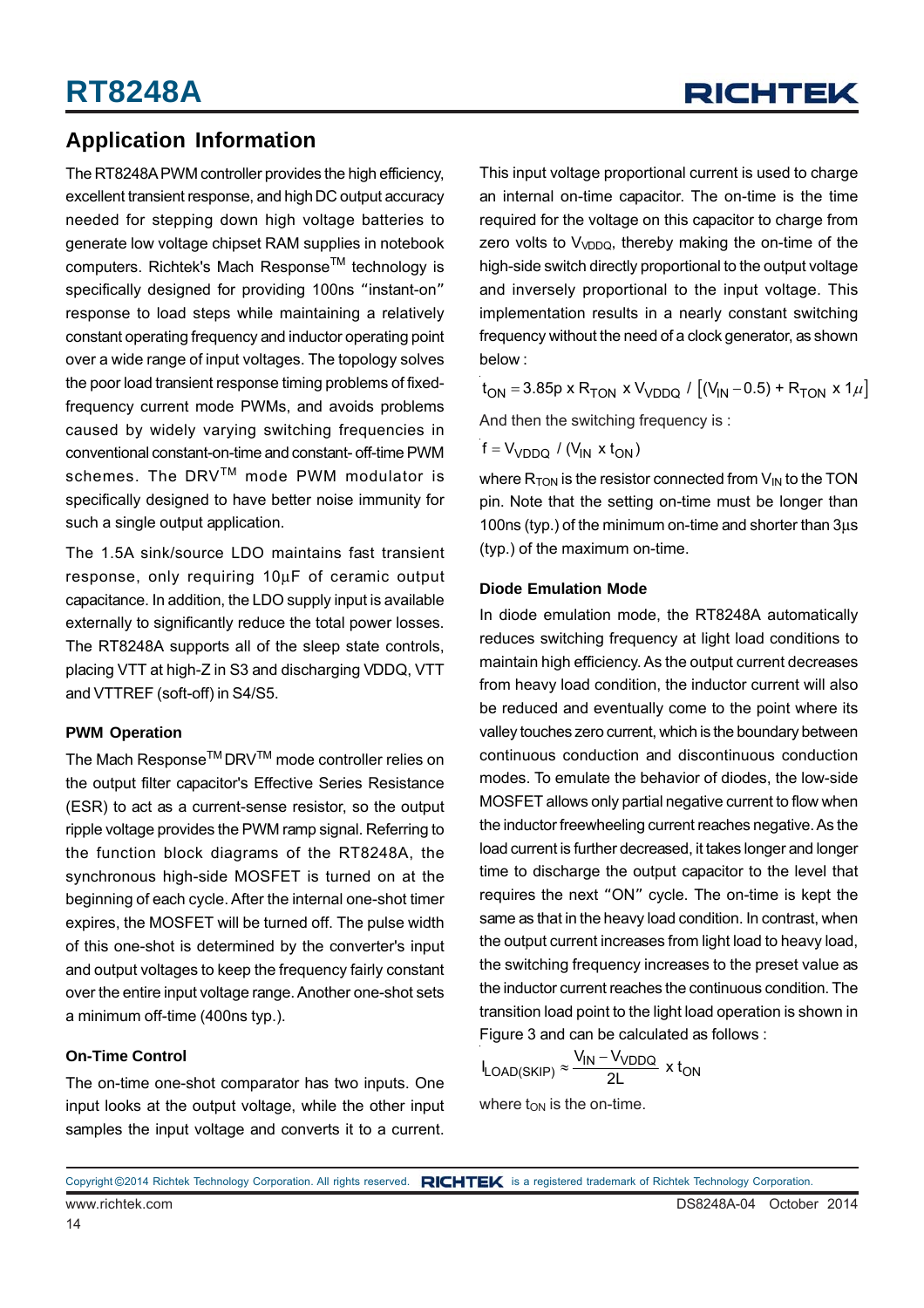## **RT8248A**

![](_page_14_Figure_2.jpeg)

Figure 3. Boundary Condition of CCM/DCM

The switching waveforms may appear noisy and asynchronous when light load causes diode-emulation operation, but this is a normal operating condition that results in high light load efficiency. Trade offs in DEM noise vs. light load efficiency is made by varying the inductor value. Generally, low inductor values produce a broader efficiency vs. load curve, while higher values result in higher full load efficiency (assuming that the coil resistance remains fixed) and less output voltage ripple. The disadvantages for using higher inductor values include larger physical size and degraded load transient response (especially at low input voltage levels).

#### **Current Limit Setting for VDDQ (CS)**

The RT8248A provides cycle-by-cycle current limit control. The current limit circuit employs a unique "valley" current sensing algorithm. If the magnitude of the current sense signal at PHASE is above the current limit threshold, the PWM is not allowed to initiate a new cycle (Figure 4). The actual peak current is greater than the current limit threshold by an amount equal to the inductor ripple current. Therefore, the exact current limit characteristic and maximum load capability are a function of the sense resistance, inductor value, battery and output voltage.

![](_page_14_Figure_7.jpeg)

The RT8248A uses the on resistance of the synchronous rectifier as the current sense element and supports temperature compensated MOSFET  $R_{DS(ON)}$  sensing. The setting resistor,  $R_{ILIM}$ , between the CS pin and VDD sets the current limit threshold. The CS pin sources an internal 5μA (typ.) current source at room temperature. This current has a 4700ppm/°C temperature slope to compensate the temperature dependency of  $R_{DS(ON)}$ . When the voltage drop across the low-side MOSFET equals the voltage across the  $R_{\text{ILM}}$  setting resistor, the positive current limit will activate. The high-side MOSFET will not be turned on until the voltage drop across the low-side MOSFET falls below the current limit threshold.

Choose a current limit setting resistor via the following equation :

 $R_{LIMIT} = I_{LIMIT} \times R_{DS(ON)} \times 10/5 \mu A$ 

And then the CS pin voltage is

 $V_{CS}$  =  $R_{LIMIT}$  x  $5uA$ 

Note that the  $V_{CS}$  should be set from 0.4V to 3V.

Carefully observe the PCB layout guidelines to ensure that noise and DC errors do not corrupt the current-sense signal seen by PHASE and PGND.

#### **Current Protection for VTT**

The LDO has an internally fixed constant over-current limit of 2.6A while operating at normal condition. From then on, when the output voltage exceeds 20% of its set voltage, the internal power good signal will transit from high to low.

#### **MOSFET Gate Driver (UGATE, LGATE)**

The high-side driver is designed to drive high current, low  $R_{DS(ON)}$  N-MOSFET(s). When configured as a floating driver, 5V bias voltage is delivered from the VDD supply. The average drive current is proportional to the gate charge at  $V_{\text{GS}}$  = 5V times switching frequency. The instantaneous drive current is supplied by the flying capacitor between the BOOT and PHASE pins.

A dead-time to prevent shoot through is internally generated between high-side MOSFET off to low-side MOSFET on, and low-side MOSFET off to high-side MOSFET on.

![](_page_14_Figure_20.jpeg)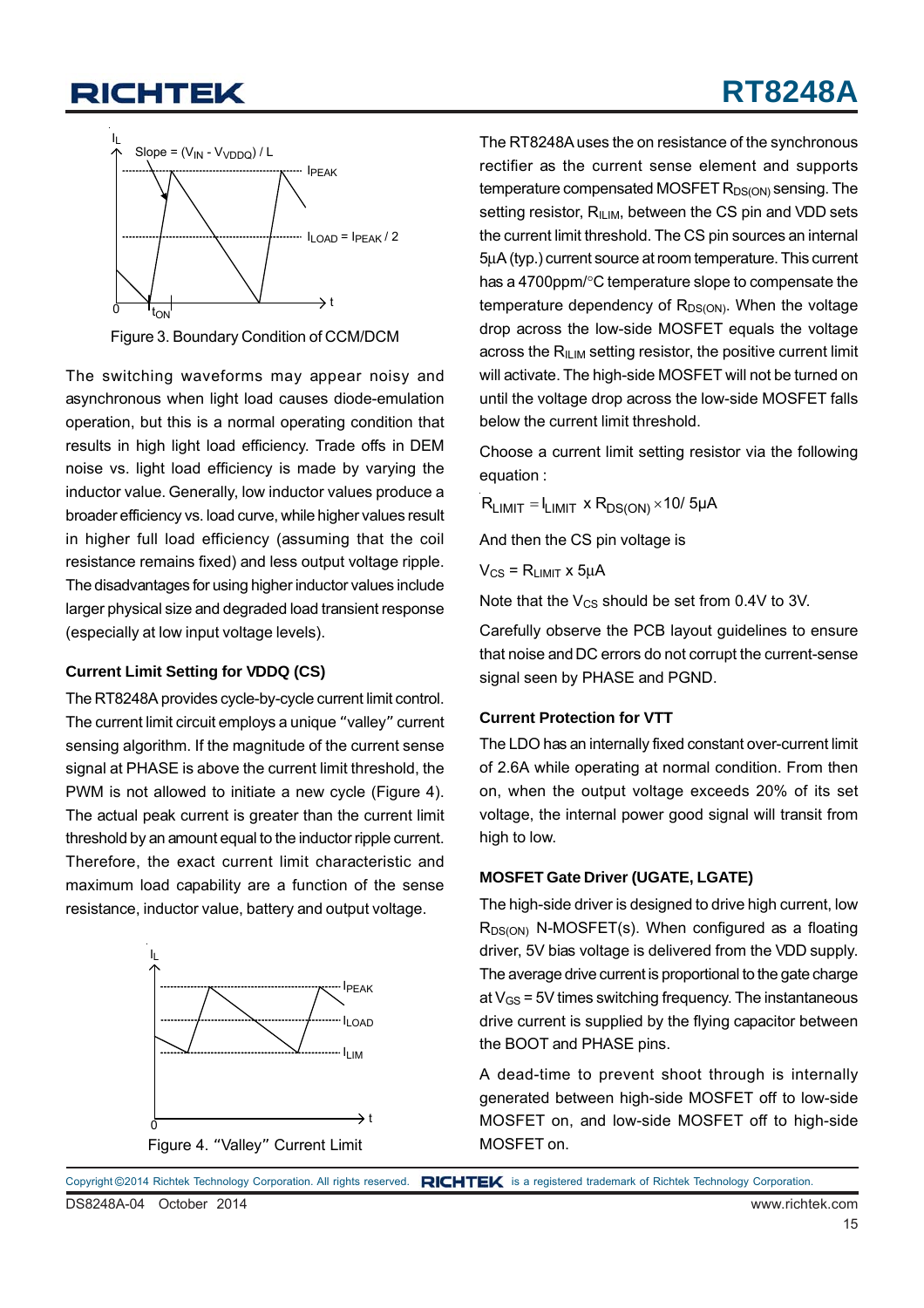The low-side driver is designed to drive high current, low  $R_{DS(ON)}$  N-MOSFET(s). The internal pull down transistor that drives LGATE low is robust, with a  $0.8Ω$  typical onresistance. A 5V bias voltage is delivered from the VDD supply. The instantaneous drive current is supplied by the flying capacitor between VDD and PGND.

For high current applications, some combinations of highand low-side MOSFETs may cause excessive gate drain coupling, which leads to efficiency killing, EMI producing shoot through currents. This is often remedied by adding a resistor in series on BOOT, which increases the turnon rising time of the high-side MOSFET without degrading the turn-off time (Figure 5).

![](_page_15_Figure_4.jpeg)

Figure 5. Increasing the UGATE Rise Time

#### **Power Good Output (PGOOD)**

The power good output is an open drain output that requires a pull-up resistor. When the output voltage is 15% below its set voltage, PGOOD will be pulled low. It is held low until the output voltage returns to 87% of its set voltage once more. During soft-start, PGOOD is actively held low and only allowed to be pulled high after soft-start is over and the output reaches 87% of its set voltage. There is a 5μs delay built into PGOOD circuitry to prevent false transition.

#### **POR Protection**

The RT8248A has a VDD supply power on reset protection (POR). When the VDD voltage is higher than 4.2V (typ.), VDDQ, VTT and VTTREF will be activated. This is a nonlatch protection.

#### **Soft-Start**

The RT8248A provides an internal soft-start function to prevent large inrush current and output voltage overshoot when the converter starts up. Soft-start (SS) automatically begins once the chip is enabled. During soft-start, internal bandgap circuit gradually ramps up the reference voltage from zero. The maximum reference value is set externally as described in Table 1.

The soft-start function of VTT is achieved by the current limit and VTTREF voltage through the internal RC delay ramp up after S3 is high. During VTT startup, the current limit level is 2.6A. This allows the output to start up smoothly and safely under enough source/sink ability.

#### **Output Over-Voltage Protection (OVP)**

The output voltage can be continuously monitored for overvoltage condition. If the output exceeds 15% of its set voltage threshold, over voltage protection will be triggered and the LGATE low-side gate driver will be forced high. This activates the low-side MOSFET switch which rapidly discharges the output capacitor and reduces the output voltage. There is a 5μs latch delay built into the overvoltage protection circuit. The RT8248A will be latched if the output voltage remains above the OV threshold after the latch delay period. The latched OVP will pull low PGOOD and can only be released by VDD power on reset or S5.

Note that latching the LGATE high will cause the output voltage to dip slightly negative when energy has been previously stored in the LC tank circuit. For loads that cannot tolerate a negative voltage, place a power Schottky diode across the output to act as a reverse polarity clamp.

If the over voltage condition is caused by a shorted highside switch, turning the low-side MOSFET on 100% will create an electrical shorted circuit between the battery and GND, to blow the fuse and disconnecting the battery from the output.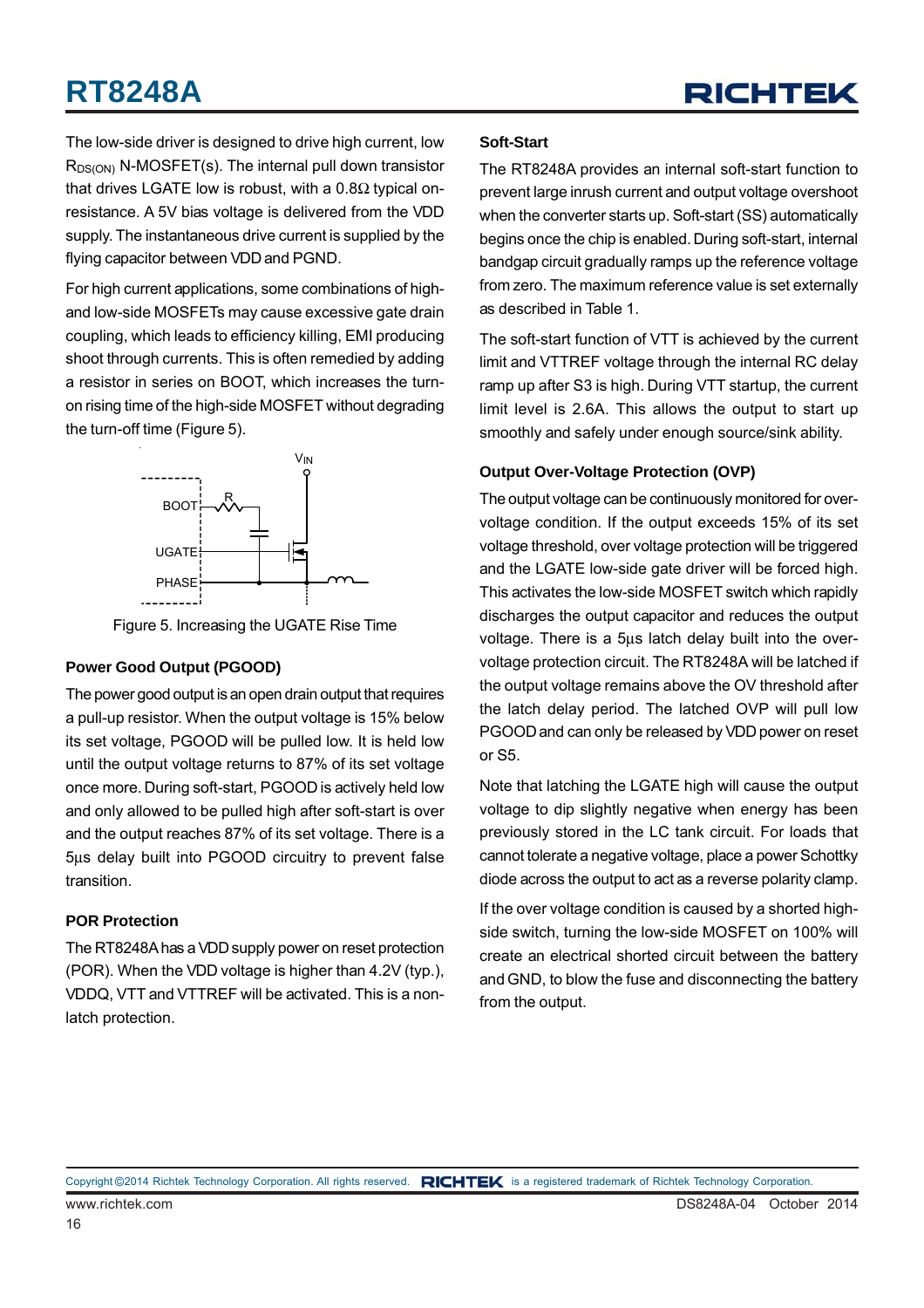### **Output Under-Voltage Protection (UVP)**

The output voltage can be continuously monitored for undervoltage condition. When UVP is enabled, the under voltage protection is triggered if the FB is less than 0.45V. Then, both UGATE and LGATE gate drivers will be forced low until next VDD or S5 reset. During soft-start, the UVP has a blanking time around 5ms.

#### **Thermal Protection**

The RT8248A features a thermal protection function. If the temperature exceeds the threshold, 165°C (typ.), the PWM output, VTTREF and VTT will be shut down. The RT8248A is latched once thermal shutdown is triggered and can only be released by VDD power on reset or S5.

#### **Output Voltage Setting (FB)**

Connect a resistive voltage divider at FB between VDDQ and GND to adjust the respective output voltage between 0.675V and 3.3V (Figure 6). Choose R2 to be approximately 10kΩ and solve for R1 using the equation as follows :

 $V_{\text{VDDQ (Valley)}} = V_{\text{REF}} \times \left(1 + \left(\frac{R1}{R2}\right)\right)$ 

where V<sub>REF</sub> is 0.75V or 0.675V depends on the VID setting in Table 1.

Note that when the RT8248A operates from CCM to DEM, the reference voltage will add 10mV offset.

![](_page_16_Figure_10.jpeg)

![](_page_16_Figure_11.jpeg)

**Table 1. VID and Reference Voltage Setting**

**RT8248A**

| VID  | Reference Voltage (V) |  |
|------|-----------------------|--|
| High | 0.675                 |  |
| Low  | 0.75                  |  |

When the reference voltage is changed from 0.75V to 0.675V, the OVP latch will be masked for 120μs to prevent an unexpected shutdown.

#### **VTT Linear Regulator and VTTREF**

The RT8248A integrates a high performance low dropout linear regulator that is capable of sourcing and sinking currents up to 1.5A. This VTT linear regulator employs ultimate fast response feedback loop so that small ceramic capacitors are enough for keeping track of VTTREF within 40mV at all conditions, including fast load transient. To achieve tight regulation with minimum effect of wiring resistance, a remote sensing terminal, VTTSNS, should be connected to the positive node of the VTT output capacitor(s) as a separate trace from the VTT pin. For stable operation, total capacitance of the VTT output terminal can be equal to or greater than 10μF. It is recommended to attach two 10μF ceramic capacitors in parallel to minimize the effect of ESR and ESL. If ESR of the output capacitor is greater than 2mΩ, insert an RC filter between the output and VTTSNS input to achieve loop stability. The RC filter time constant should be almost the same or slightly lower than the time constant made by the output capacitor and its ESR. The VTTREF block consists of on-chip 1/2 divider, LPF and buffer. This regulator also has sink and source capability up to 10mA. Bypass VTTREF to GND with a 33nF ceramic capacitor for stable operation.

#### **Output Management by S3, S5 Control**

In DDR2/DDR3 memory applications, it is important to always keep VDDQ higher than VTT/VTTREF, even during start-up and shutdown. The RT8248A provides this management by simply connecting both S3 and S5 terminals to the sleep-mode signals such as SLP\_S3 and SLP\_S5 in notebook PC system. All VDDQ, VTTREF and VTT are turned on at S0 state  $(S3 = S5 = high)$ . In S3 state (S3 = low, S5 = high), VDDQ and VTTREF voltages are kept on while VTT is turned off and left at high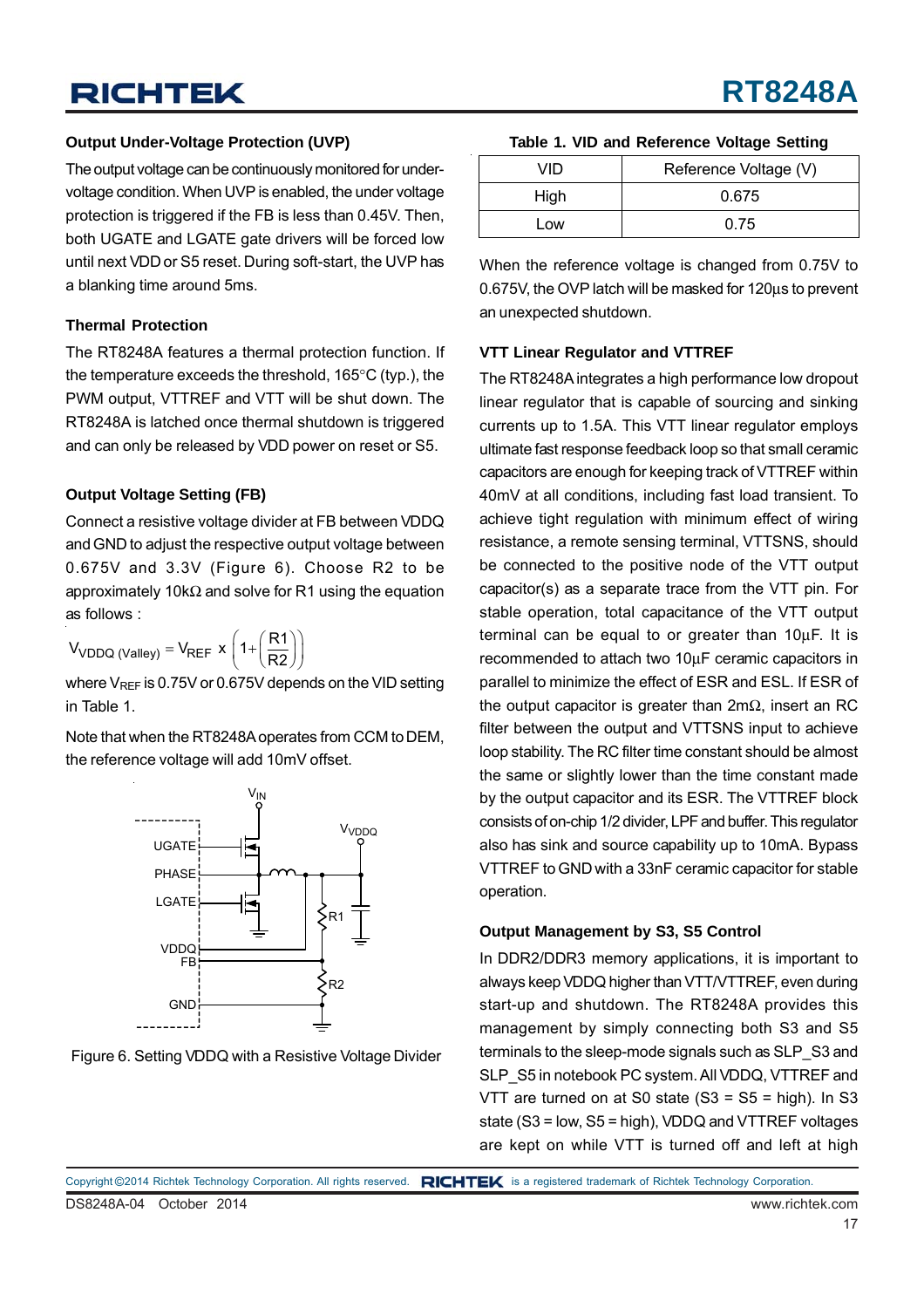impedance (high-Z) state. The VTT output is floated and does not sink or source current in this state. In S4/S5 states (S3 = S5 = low), all of the three outputs are disabled and discharged to ground. The code of each state represents the following: S0 = full ON, S3 = suspend to RAM (STR), S4 = suspend to disk (STD), S5 = soft OFF. (See Table 2)

| $STATE$ S3 $\vert$ S5 |    |      | <b>VDDQ</b> | <b>VTTREF</b>                              | <b>VTT</b>   |
|-----------------------|----|------|-------------|--------------------------------------------|--------------|
| S <sub>0</sub>        | Hi | Hi   | On          | On                                         | On           |
| S <sub>3</sub>        | Lo | Hi   | On          | On                                         | Off $(Hi-Z)$ |
| $ S4/S5 $ Lo          |    | . Lo | Off         | Off<br>(Discharge) (Discharge) (Discharge) | Off          |

#### **Table 2. S3 and S5 truth table**

#### **VDDQ and VTT Discharge Mode**

The RT8248A discharges VDDQ, VTTREF and VTT outputs when S5 is low or in the S4/S5 state.

When in non-tracking discharge mode, the RT8248A discharges outputs using internal MOSFETs which are connected to VDDQ and VTT. The current capability of these MOSFETs is limited to discharge slowly. Note that the VDDQ discharge current flows from VDDQ to GND in this mode. In order to discharge smoothly, the RT8248A provides a special function that the low-side MOSFET will switch periodically as phase pin with remaining voltage.

#### **Output Inductor Selection**

The switching frequency (on-time) and operating point (% ripple or  $L_{IR}$ ) determine the inductor value as follows :

$$
L = \frac{t_{ON} \times (V_{IN} - V_{VDDQ})}{L_{IR} \times I_{LOAD(MAX)}}
$$

where  $L_{IR}$  is the ratio of the peak-to-peak ripple current to the maximum average inductor current.

Find a low loss inductor having the lowest possible DC resistance that fits in the allotted dimensions. Ferrite cores are often the best choice, although powdered iron is inexpensive and can work well at 200kHz. The core must be large enough and not saturate at the peak inductor current (I<sub>PEAK</sub>) :

$$
I_{PEAK} = I_{LOAD(MAX)} + \left[ (L_{IR}/2) \times I_{LOAD(MAX)} \right]
$$

This inductor ripple current also impacts transient-response performance, especially at low  $V_{IN} - V_{VDDO}$  differences. Low inductor values allow the inductor current to slew faster, replenishing charge removed from the output filter capacitors by a sudden load step. The peak amplitude of the output transient  $(V<sub>SAG</sub>)$  is also a function of the output transient.  $V_{SAG}$  also features a function of the maximum duty factor, which can be calculated from the on-time and minimum off-time :

 $\mathsf{V}_{\mathsf{SAG}}$ 

 $(\Delta I_{\text{LOAD}})^2$  x L x ( $t_{\text{ON}}$  +  $t_{\text{OFF(MIN)}}$ OUT  $X \mid V$ IN  $X \mid$ ON  $-V$ VDDQ  $X \mid$ UON  $+$  LOFF(MIN)  $I_{1 \text{ OAD}}^2$  x L x ( $t_{\text{ON}}$  +  $t_{\text{OFF(MIN)}}$ )  $=\frac{(\Delta I_{\text{LOAD}})^2 \times L \times (t_{\text{ON}} + t_{\text{OFF(MIN)}})}{2 \times C_{\text{OUT}} \times [\text{V}_{\text{IN}} \times t_{\text{ON}} - \text{V}_{\text{VDDQ}} \times (t_{\text{ON}} + t_{\text{OFF(MIN)}})]}$ where minimum off-time,  $t_{\text{OFF(MIN)}}$ , is 400ns typically.

#### **Output Capacitor Selection**

The output filter capacitor must have low enough ESR to meet output ripple and load-transient requirements, yet have high enough ESR to satisfy stability requirements. Also, the capacitance must be high enough to absorb the inductor energy going from a full-load to no-load condition without tripping the OVP circuit.

For CPU core voltage converters and other applications where the output is subject to violent load transients, the output capacitor's size depends on how much ESR is needed to prevent the output from dipping too low under a load transient. Ignoring the sag due to finite capacitance :

$$
ESR \leq \frac{V_{P-P}}{I_{LOAD(MAX)}}
$$

In non-CPU applications, the output capacitor's size depends on how much ESR is needed to maintain an acceptable level of output voltage ripple :

$$
ESR \leq \frac{V_{P-P}}{L_{IR} \times I_{LOAD(MAX)}}
$$

where V<sub>P−P</sub> is the peak-to-peak output voltage ripple.

Organic semiconductor capacitor(s) or specialty polymer capacitor(s) are recommended.

The amount of overshoot due to stored inductor energy can be calculated as :

$$
V_{\text{SOAR}} = \frac{(\text{I}_{\text{PEAK}})^2 \times L}{2 \times C_{\text{OUT}} \times V_{\text{VDDQ}}}
$$

where  $I_{\text{PFAK}}$  is the peak inductor current.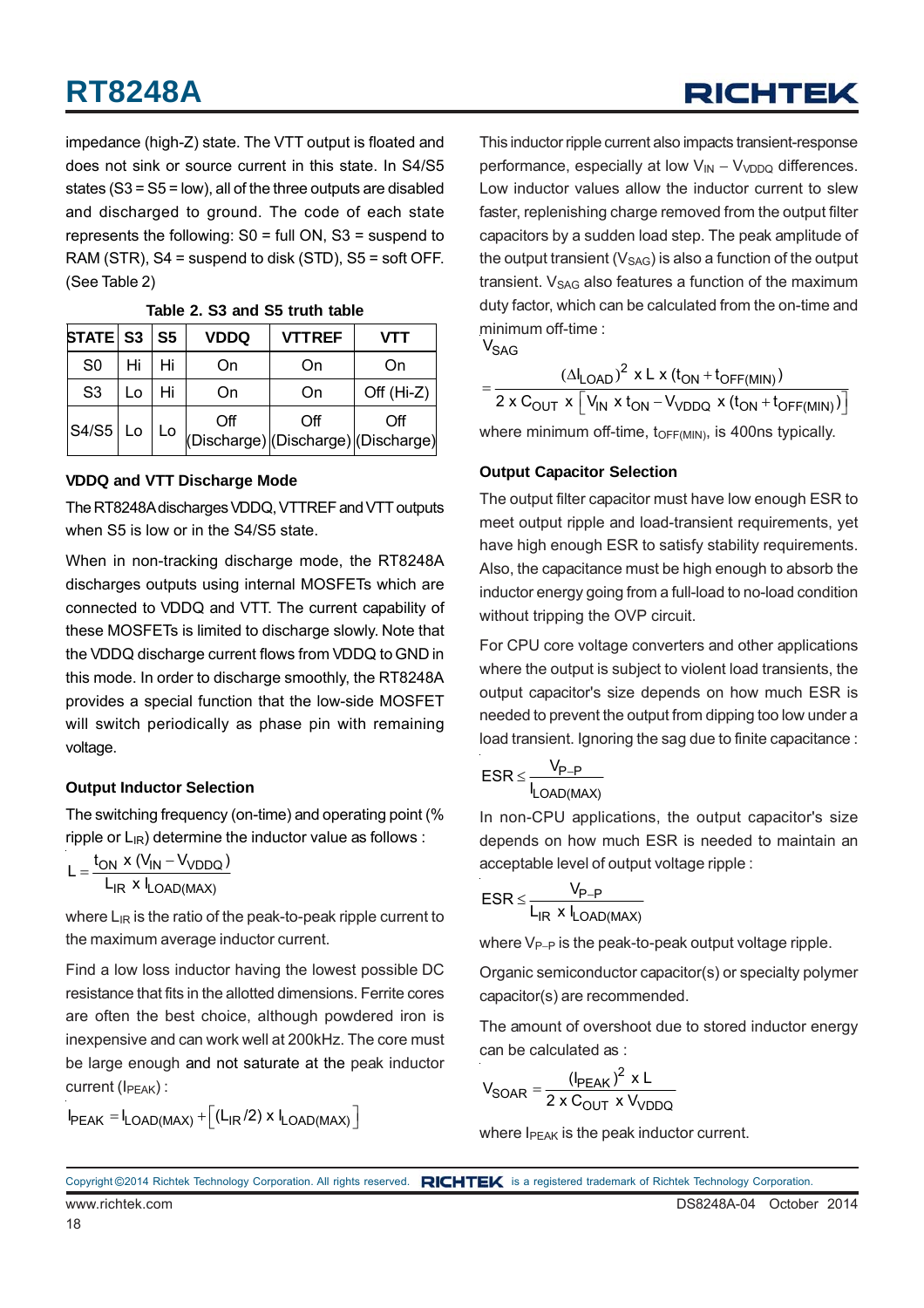#### **Thermal Considerations**

For continuous operation, do not exceed absolute maximum junction temperature. The maximum power dissipation depends on the thermal resistance of the IC package, PCB layout, rate of surrounding airflow, and difference between junction and ambient temperature. The maximum power dissipation can be calculated by the following formula :

#### $P_{D(MAX)} = (T_{J(MAX)} - T_A) / \theta_{JA}$

where  $T_{J(MAX)}$  is the maximum junction temperature,  $T_A$  is the ambient temperature, and  $\theta_{JA}$  is the junction to ambient thermal resistance.

For recommended operating condition specifications, the maximum junction temperature is 125°C. The junction to ambient thermal resistance,  $\theta_{JA}$ , is layout dependent. For WQFN-20L 3x3 package, the thermal resistance,  $\theta_{JA}$ , is 30°C/W on a standard JEDEC 51-7 four-layer thermal test board. The maximum power dissipation at  $T_A = 25^{\circ}$ C can be calculated by the following formula :

P<sub>D(MAX)</sub> = (125°C – 25°C) / (30°C/W) = 3.33W for WQFN-20L 3x3 package

The maximum power dissipation depends on the operating ambient temperature for fixed  $T_{J(MAX)}$  and thermal resistance,  $\theta_{JA}$ . The derating curves in Figure 7 allow the designer to see the effect of rising ambient temperature on the maximum power dissipation.

![](_page_18_Figure_9.jpeg)

Figure 7. Derating Curve of Maximum Power Dissipation

#### **Layout Considerations**

Layout is very important in high frequency switching converter design. If designed improperly, the PCB could radiate excessive noise and contribute to the converter instability. Certain points must be considered before starting a layout for the RT8248A.

- $\triangleright$  Keep current limit setting network as close as possible to the IC. Routing of the network should avoid coupling to high voltage switching node.
- Connections from the drivers to the respective gate of the high-side or the low-side MOSFET should be as short as possible to reduce stray inductance.
- All sensitive analog traces and components such as VDDQ, FB, PGND, PGOOD, CS, VDD, and TON should be placed away from high voltage switching nodes such as PHASE, LGATE, UGATE, and BOOT to avoid coupling. Use internal layer(s) as ground plane(s) and shield the feedback trace from power traces and components.
- VLDOIN should be connected to VDDQ output with short and wide trace. If different power source is used for VLDOIN, an input bypass capacitor should be placed as close as possible to the pin with short and wide trace.
- The output capacitor for VTT should be placed close to the pin with short and wide connection in order to avoid additional ESR and/or ESL of the trace.
- It is strongly recommended to connect VTTSNS to the positive node of VTT output capacitor(s) as a separate trace from the high current power line to avoid additional ESR and/or ESL. If it is needed to sense the voltage of the point of the load, it is recommended to attach the output capacitor(s) at that point. It is also recommended to minimize any additional ESR and/or ESL of ground trace between the GND pin and the output capacitor(s).
- Current sense connections must always be made using Kelvin connections to ensure an accurate signal, with the current limit resistor located at the device.
- Power sections should connect directly to ground plane(s) using multiple vias as required for current handling (including the chip power ground connections). Power components should be placed as close to the IC as possible to minimize loops and reduce losses.

DS8248A-04 October 2014 www.richtek.com Copyright ©2014 Richtek Technology Corporation. All rights reserved. RICHTEK is a registered trademark of Richtek Technology Corporation.